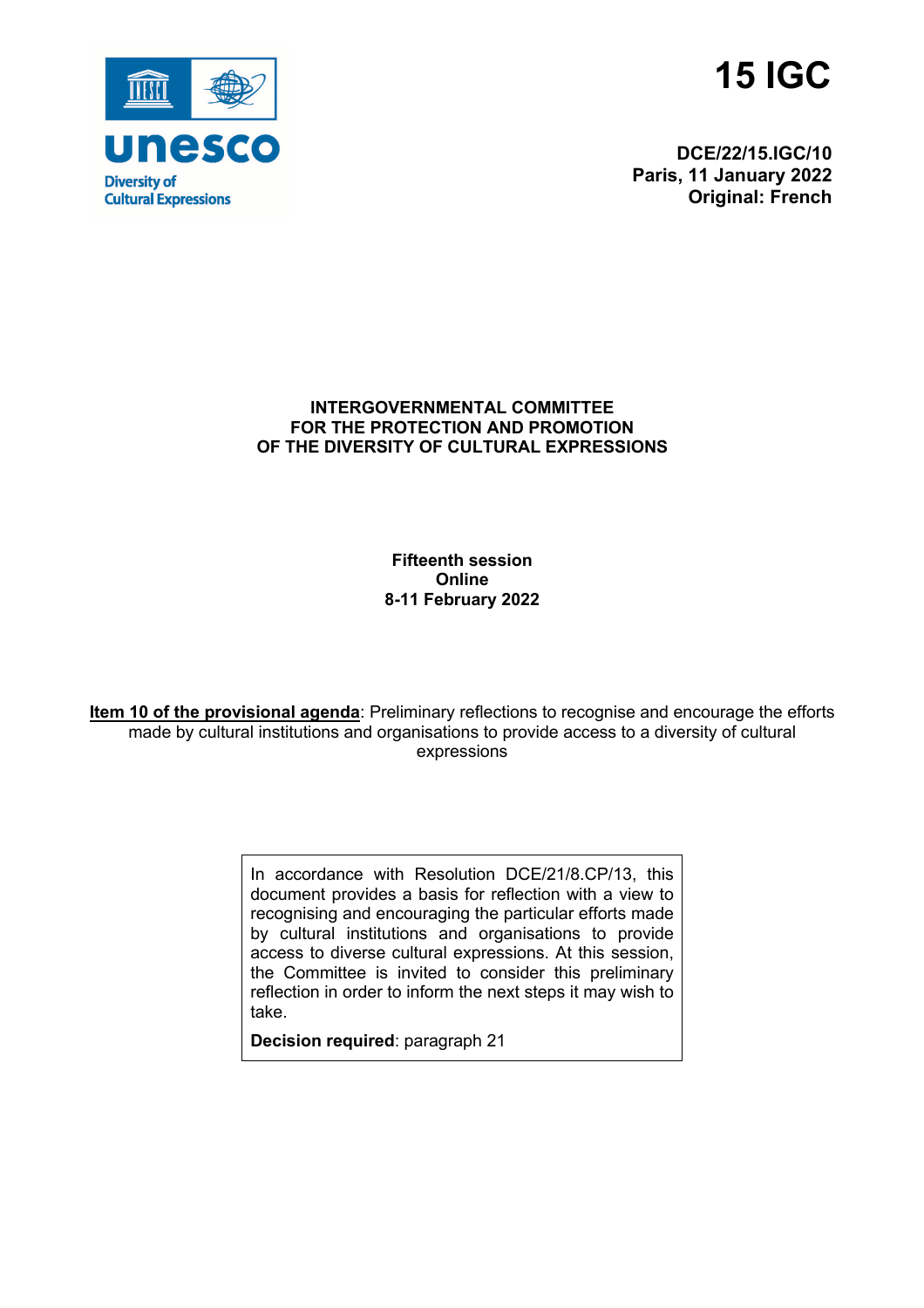### **I. Introduction**

- 1. At its eighth session, the Conference of Parties to the 2005 Convention on the Protection and Promotion of the Diversity of Cultural Expressions (hereinafter "the Conference of Parties" and "the Convention") invited the Intergovernmental Committee for the Protection and Promotion of the Diversity of Cultural Expressions (hereinafter "the Committee") to include in its future activities for the period 2022-2023 **a reflection with a view to recognising and encouraging the particular efforts made by cultural organisations and institutions that are committed to providing access to diverse cultural expressions from their territory as well as from other countries of the world and/or to promoting the representation of diversity in cultural content** (Resolution 8.CP.13).
- 2. This document provides the basis for a preliminary reflection that is also consistent with UNESCO's Medium-Term Strategy for 2022-2029 (document 41/C4), particularly Strategic Objective 3 "Build inclusive, just and peaceful societies by promoting freedom of expression, cultural diversity, education for global citizenship, and protecting the heritage" and Outcome 5 "Enhance the protection and promotion of the diversity of heritage and cultural expressions." This reflection also addresses issues related to UNESCO's two global priorities, gender equality and Africa, and also to the Organisation's priority groups, youth and small island developing states (hereafter "SIDS").
- 3. This preliminary reflection should ensure that cultural diversity is recognised as essential to the full realisation of human rights and fundamental freedoms, to support the status and recognition of professions in UNESCO's fields of competence and to establish innovative partnerships. It takes advantage of the opportunities offered by renewed multilateralism to strengthen UNESCO's actions, in particular in the area of South-South and North-South-South cooperation, and presents prospects for action in line with the reflection undertaken with Member States while drawing on the results of initiatives already implemented by UNESCO, including the 100 recommendations that have emerged from the global ResiliArt movement (document DCE/21/8.CP/INF.8).

#### **II. Cultural organisations and institutions: strategic partners to promote the diversity of cultural expressions**

- 4. In accordance with Article 7 of the 2005 Convention, Parties shall endeavour to create in their territory an environment which encourages individuals and social groups to create, produce, disseminate, distribute and have access to their own cultural expressions, paying due attention to the special circumstances and needs of women as well as various social groups, including persons belonging to minorities and Indigenous Peoples. In accordance with Article 7.2 of the Convention, Parties also undertake to "**recognise the important contribution of artists, others involved in the creative process, cultural communities, and organisations that support their work, and their central role in nurturing the diversity of cultural expressions**."
- 5. In particular, some cultural organisations and institutions play an essential role in promoting the diversity of cultural expressions as mediators between creators and audiences that facilitate, through their programmes and initiatives, the distribution of and equitable access to a wide and diverse range of cultural expressions from their territories and the rest of the world. They thus contribute to achieving the objectives described in Article 1 of the Convention, including to create the conditions for cultures to flourish and to freely interact in a mutually beneficial manner; to encourage dialogue among cultures with a view to ensuring wider and balanced cultural exchanges in the world in favour of intercultural respect and a culture of peace; and to foster interculturality in order to develop cultural interaction with a view to building bridges among peoples.
- 6. The cultural organisations and institutions considered in this reflection, which belong to both the public and private sectors, **are those specialised in disseminating and distributing cultural**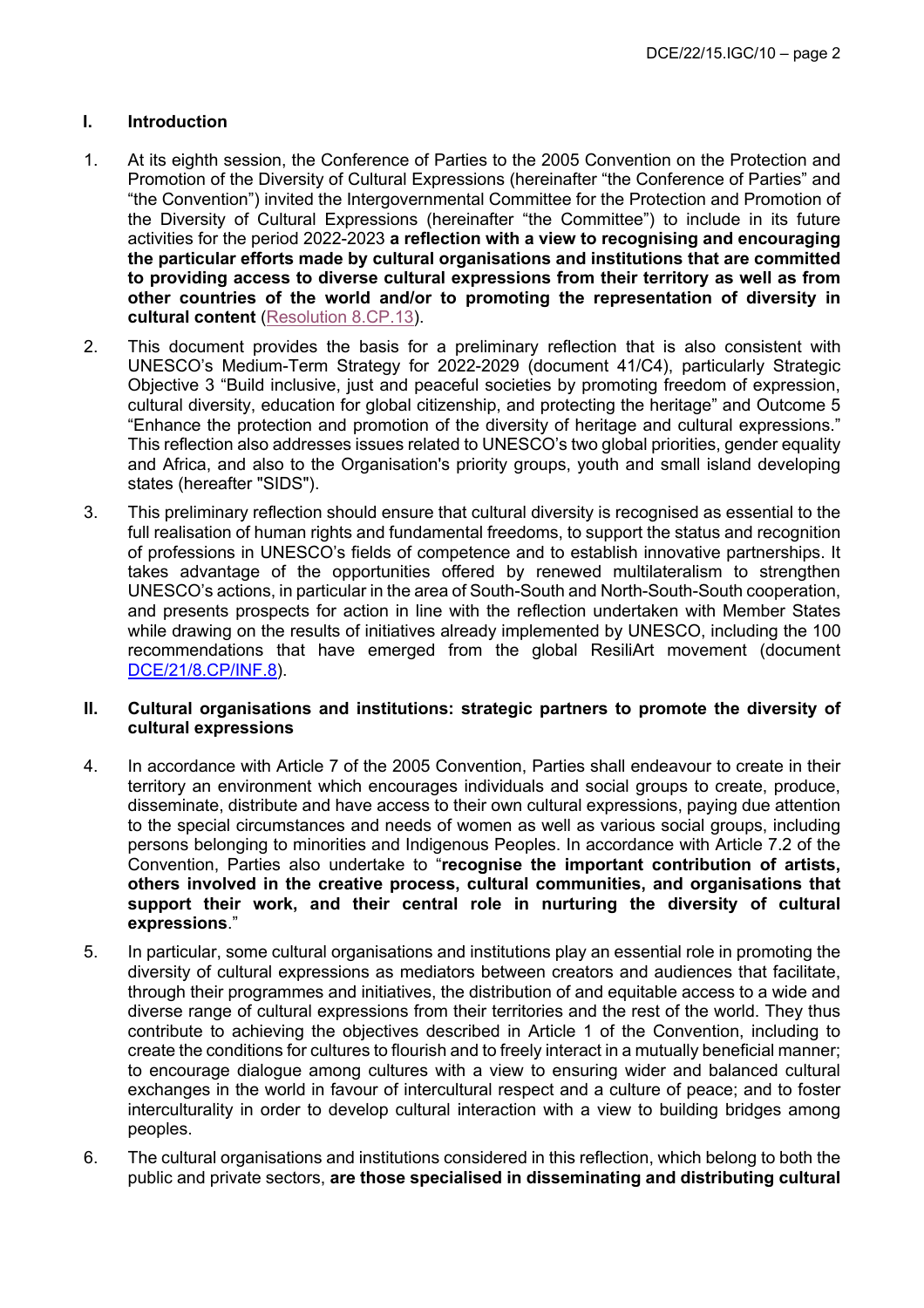**goods and services**. They include cultural organisations and events, such as cultural centres, festivals, theatres, cinemas, book fairs, libraries and art galleries (see Annex for a nonexhaustive list of examples). Their practices, which are often innovative particularly with regard to dissemination of and access to culture, make them strategic allies in achieving the objectives of the 2005 Convention.

- 7. In more specific terms, cultural organisations and institutions contribute, through their programmes and initiatives, to promoting:
	- **the mobility of artists at the national, regional, and international levels**, particularly through residencies, festivals, and visa facilitation programmes;
	- **the emergence of new markets**, including by promoting access to new opportunities for dissemination in some territories and by facilitating funding in the framework notably of fairs, trade shows, and distribution and co-production markets;
	- **the diversity of cultural expressions beyond economic considerations**, notably through initiatives aimed at enhancing the visibility of emerging artists and of works that are not widely disseminated, support for young artists, and activities to promote gender equality and cultural minorities;
	- **training and professionalisation** through, *inter alia*, workshops, peer learning sessions, and the creation of mentoring mechanisms that offer artists special support to help them to address the challenges of their profession and take advantage of opportunities;
	- **participation in cultural life**, including access to artistic creation through the implementation of special programmes for economically, socially and geographically disadvantaged populations; and
	- **positive economic, social and environmental externalities**, such as festivals that contribute to creating dynamic ecosystems with a significant impact on the attractiveness of territories, their cultural heritage and their economic development, and initiatives to improve the representation of diversity in cultural expressions.
- 8. **However, the economic and social consequences of the COVID-19 pandemic have undermined the capacity of cultural organisations and institutions to maintain and strengthen their initiatives to promote access to diverse cultural expressions**. The measures taken by governments to curb the spread of the virus, in particular the closure of cultural venues and the complete or partial closure of borders, have had a major impact on the entire creative value chain, from creation to production, and from access to creation. This profound disruption of the creative ecosystem has particularly affected cultural organisations and institutions, leading at best to the postponement or transformation of their activities and at worst to their cancellation or permanent termination.
- 9. In this context, recognising the contribution of cultural organisations and institutions to the objectives of the 2005 Convention could **encourage continuation of the efforts already made**, while complying with the wish of the Conference of Parties to collaborate further with cultural institutions and organisations that show a special interest in the promotion of the diversity of cultural expressions. This would also help UNESCO to **raise awareness of the Convention's objectives throughout the world** while engaging key stakeholders that have had little involvement thus far in the work of the Secretariat and the Convention's governing bodies.
- 10. While a number of cultural organisations and institutions already collaborate with UNESCO, either as NGOs/INGOs in official partnership with the Organisation or under UNESCO's auspices, and some have been admitted as participants in the work of the governing bodies of the 2005 Convention according to the procedures laid down in their respective rules of procedure, it would be opportune to expand this network and further mobilise organisations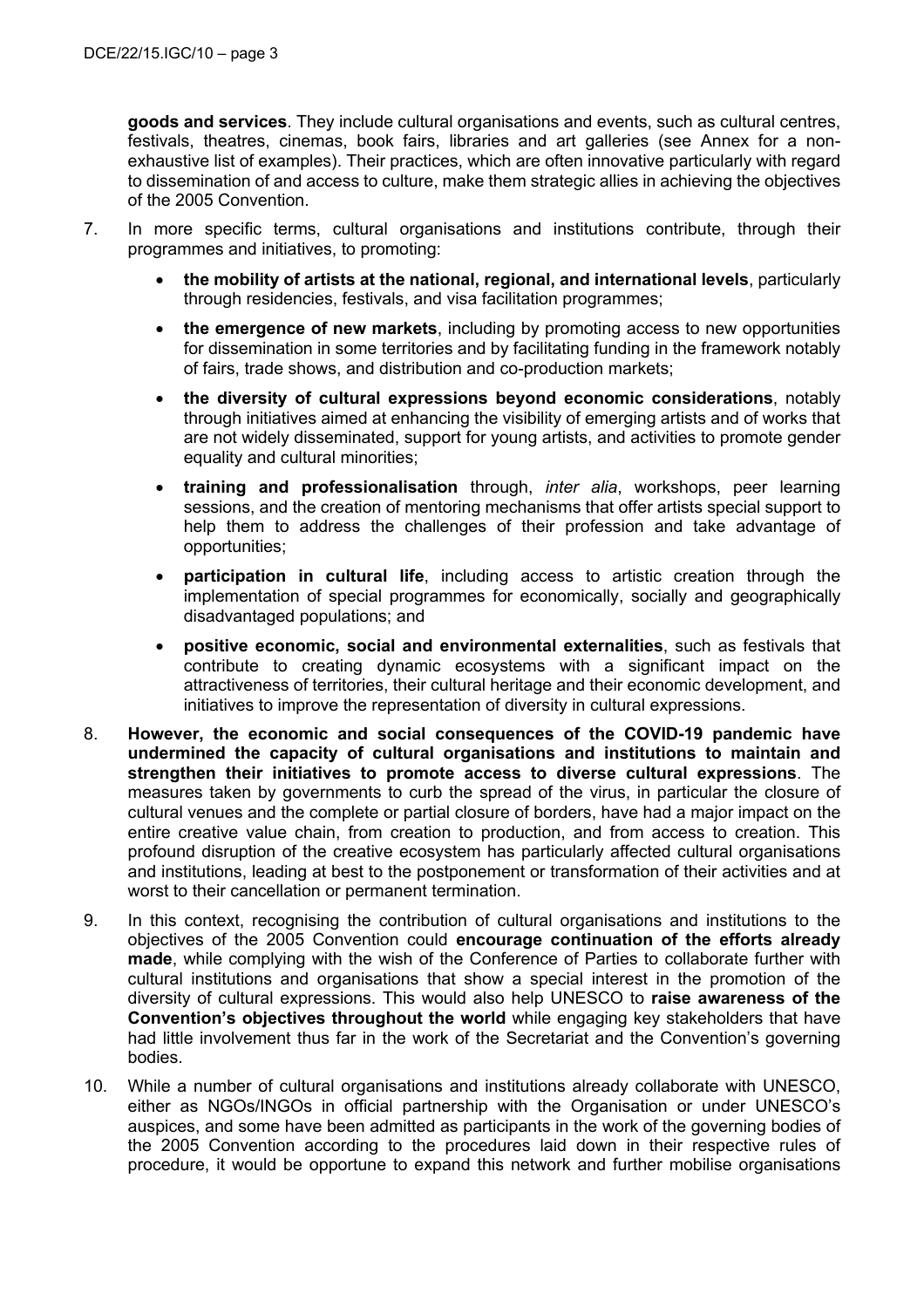around specific commitments to promote the distribution of and equitable access to diverse cultural expressions.

- 11. Indeed, in recent years, **collaboration between the Secretariat and some cultural organisations and institutions, especially in the film sector, has achieved very positive results in line with the Convention's objectives**. For instance, the partnership between UNESCO and the **Asia Pacific Screen Awards** between 2007 and 2019 led to the establishment of a specific annual award that recognises a film's outstanding contribution to defend and promote cultural diversity. Collaboration between UNESCO and the **Académie des César** as part of the "Nuits en Or" initiative has significantly contributed to promoting short films by young talent from various countries that have won awards at national and international film festivals. UNESCO's long-standing collaboration with the **Pan-African Film and Television Festival of Ouagadougou** (FESPACO) has placed the promotion of gender equality in film in Africa at the heart of the Festival since 2019.
- 12. These successful partnerships have demonstrated the strong potential and above all expectations – of many other cultural organisations and institutions to work more closely with UNESCO to promote the objectives of the Convention, each in their own artistic field (theatre, dance, music, literature, film, etc.). Strengthening the links between the 2005 Convention and cultural organisations and institutions through the establishment of concrete mechanisms could not only **optimise these partnerships and systematise their contributions to the implementation of the Convention, but also encourage the sharing of best practices and create an effective pool of professionals in the field who are committed to promoting** the equitable distribution and access to diverse cultural expressions.

#### **III. Encouraging and strengthening the commitment of major cultural organisations and institutions to the objectives of the Convention**

- 13. In accordance with the objectives of the Convention and building on UNESCO's unique convening power, the establishment of an initiative or programme to recognise and encourage the efforts of cultural organisations and institutions to promote the diversity of cultural expressions could be considered. This initiative would also raise awareness of the values of the Convention among these organisations and institutions, mobilise them to achieve its objectives, and create synergies among its various stakeholders. In addition to strengthening the promotion and implementation of the Convention, it would provide a unique platform for UNESCO to further encourage international cooperation to promote access to a diversity of cultural expressions.
- 14. Various modalities could be considered to recognise and encourage the efforts made by cultural organisations and institutions, based on existing models within UNESCO and the United Nations system, namely: **(i) formal commitments, (ii) alliances, and (iii) structured selective networks**.
- 15. To recall, formal commitments are aimed at defining a set of principles that individuals and/or organisations commit to adhere to and promote, often publicly through social networks, such as UNESCO's **#MyOceanPledge** and the **#Standup4humanrights** commitment of the Office of the United Nations High Commissioner for Human Rights (OHCHR). While this type of initiative is relatively simple to implement and has low human and financial costs, it has relatively little impact and is often very short-lived, not extending beyond the time when the public commitment is made.
- 16. Alliances and coalitions bring together a group of like-minded organisations that decide to unite, often by signing a charter, in pursuit of specific goals or in response to a specific emergency. Examples of these are the **UNESCO Media and Information Literacy Alliance** and **UNESCO's Global Education Coalition** launched during the pandemic. Alliances have advantages in terms of their simplified membership processes and governance, but they tend to have a short lifespan, often due to a lack of involvement of their members.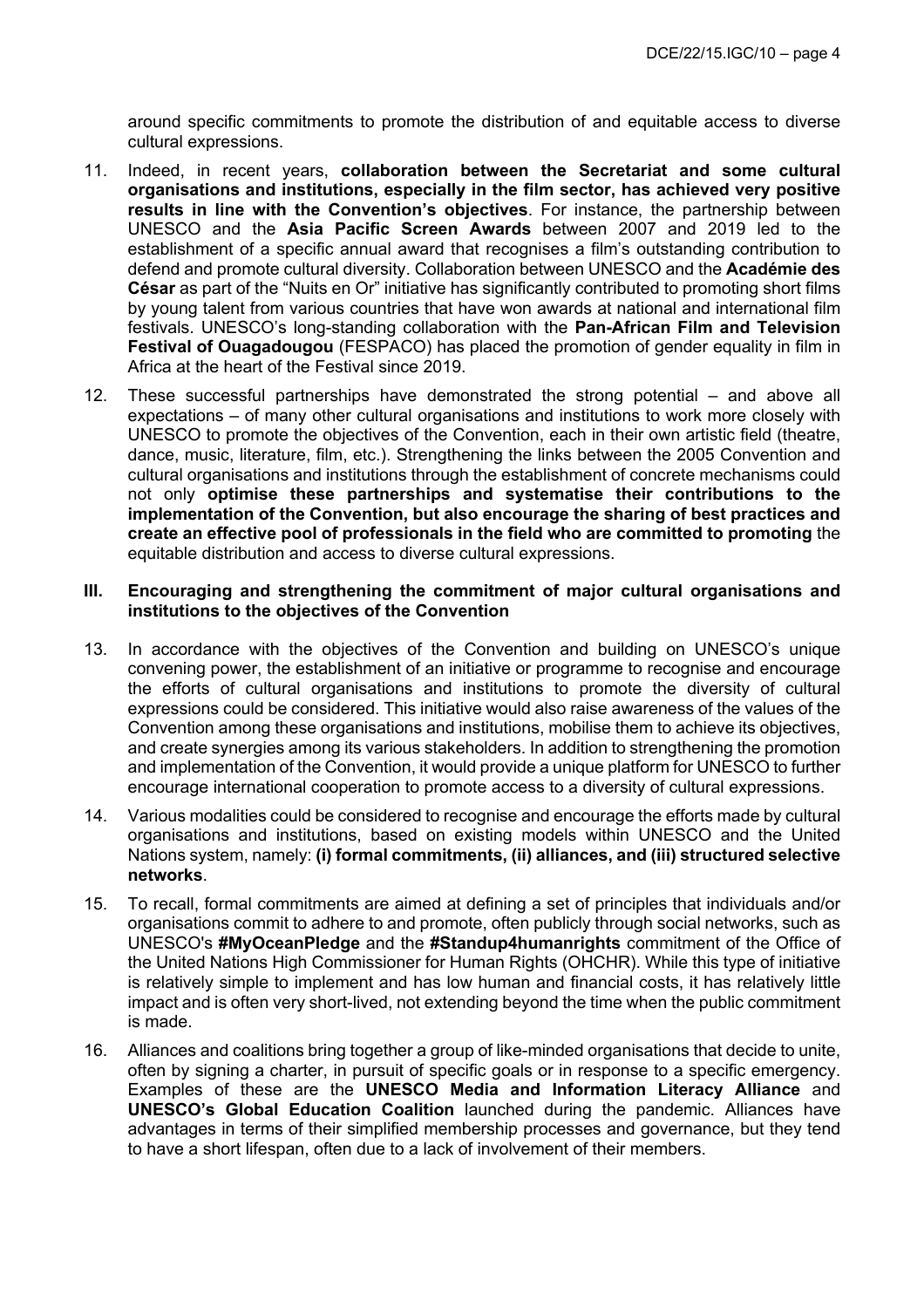- 17. Selective networks and accreditations are more structured, such as the **UNESCO Creative Cities Network** and the **UNESCO Associated Schools Network**. They have the advantage of mobilising solid expertise, through a formal selection process, and have a sustainable activity with greater impact in the field. However, they require more complex organisation and have significant human and financial costs.
- 18. A **hybrid structure** based on these different models could be developed as part of an initiative or programme that draws on the benefits of these different operational modalities and provides greater flexibility with fewer human and financial resources. This potential initiative, which would be led by the Secretariat on the basis of its expertise and the actions already undertaken by UNESCO, could be **built upon shared commitments** that rally the cultural organisations and institutions that wish to be involved. This could be achieved, for instance, through **a charter to support the implementation of concrete actions** to promote diversity not only in their artistic programmes, but also in the composition of their teams and the range of projects they support.
- 19. In addition to regular communication and advocacy activities, the cultural organisations and institutions involved in the initiative could meet at a biannual event in order to share their perspectives, discuss challenges and opportunities and develop concrete proposals to promote equitable access to diverse cultural expressions. A dedicated online platform could also be created to encourage the exchange of best practices and information between organisations taking part in the new initiative, thus strengthening the implementation of Article 19 of the Convention on "Exchange, analysis and dissemination of information." This platform would also connect cultural organisations and institutions with each other in order to foster new regional and international collaboration to promote the diversity of cultural expressions.

### **IV. Next steps**

- 20. In accordance with Resolution 8.CP 13, the Committee is invited to continue its reflection with a view to defining relevant actions to encourage the particular efforts made by cultural institutions and organisations to provide access to a diversity of cultural expressions. In this context, the Committee may wish to request the Secretariat to submit to it at its sixteenth session specific modalities, taking into account its discussions at the present session and in accordance with the workplan it will adopt for 2022-2023.
- 21. The Committee may wish to adopt the following decision:

### **DRAFT DECISION 15.IGC 10**

*The Committee,*

- *1. Having examined document DCE/22/15.IGC/10,*
- *2. Recalling the provisions of the 2005 Convention on the Protection and Promotion of the Diversity of Cultural Expressions, and in particular Articles 7, 12, 15 and 19 thereof,*
- *3. Recalling Resolution 8.CP 13 of the Conference of Parties,*
- *4. Welcomes the preliminary reflection with a view to recognising the particular efforts made by cultural organisations and institutions to provide access to diverse cultural expressions;*
- *5. Requests the Secretariat to submit to it, at its sixteenth session, a project document outlining the modalities of an innovative initiative to recognise and further engage major cultural organisations and institutions to promote access to diverse cultural expressions from their territory or from other countries of the world.*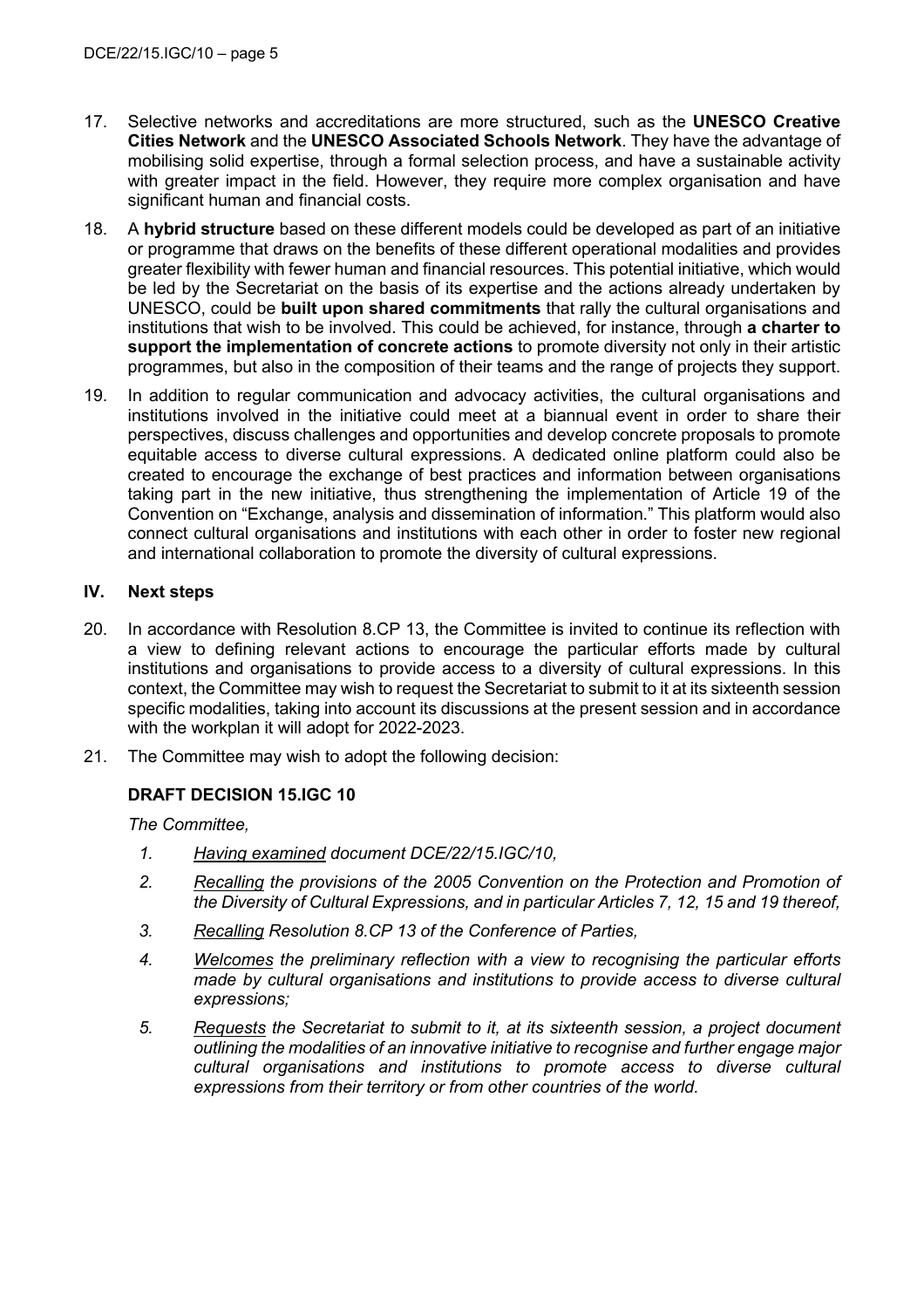## **ANNEX**

## **Non-exhaustive overview of some of the cultural organisations and institutions committed to promoting and providing access to diverse cultural expressions**

| <b>FILM</b>                                                      |                        |                                                                                                                                                                                                                                                                                                                                                                                                                                                                                                                              |
|------------------------------------------------------------------|------------------------|------------------------------------------------------------------------------------------------------------------------------------------------------------------------------------------------------------------------------------------------------------------------------------------------------------------------------------------------------------------------------------------------------------------------------------------------------------------------------------------------------------------------------|
| Organisation                                                     | Location               | <b>Activities</b>                                                                                                                                                                                                                                                                                                                                                                                                                                                                                                            |
| Les Cinémas du Grütli<br>https://www.cinemas-du-grutli.ch        | Geneva,<br>Switzerland | The venue showcases film heritage and emerging cinema through film<br>clubs, thematic cycles and art house films.<br>It hosts many festivals promoting diversity, including: Black Movie<br>(international independent film festival), the International Film Festival and<br>Forum on Human Rights, the International Oriental Film Festival of Geneva<br>and the Festival FILMAR en América Latina.                                                                                                                        |
| <b>Festival de Cannes</b><br>https://www.festival-cannes.com/en/ | Cannes,<br>France      | Established in 1946, it is one of the most important film festivals, aimed at<br>promoting and rewarding quality works and promoting the development of<br>the film industry worldwide. More than 150 feature films are screened, with<br>the participation of an average of 30,000 accredited professionals,<br>including 5,000 journalists, and tens of thousands of viewers. The Festival<br>has signed the Collectif 50/50 charter and made commitments to gender<br>parity (with a team composed of 48% women in 2019). |
| <b>Berlinale</b><br>https://www.berlinale.de/en/home.html        | Berlin,<br>Germany     | The Berlinale or Berlin International Film Festival was created in 1951 and<br>is held every year in February, bringing together more than 20,000<br>professionals from 120 countries, including 4,200 journalists. An important<br>film market, retrospectives and parallel sections complete the event,<br>carried by the international feature film competition, whose best film is<br>awarded the Golden Bear. In 2019, the festival has signed the Charter for                                                          |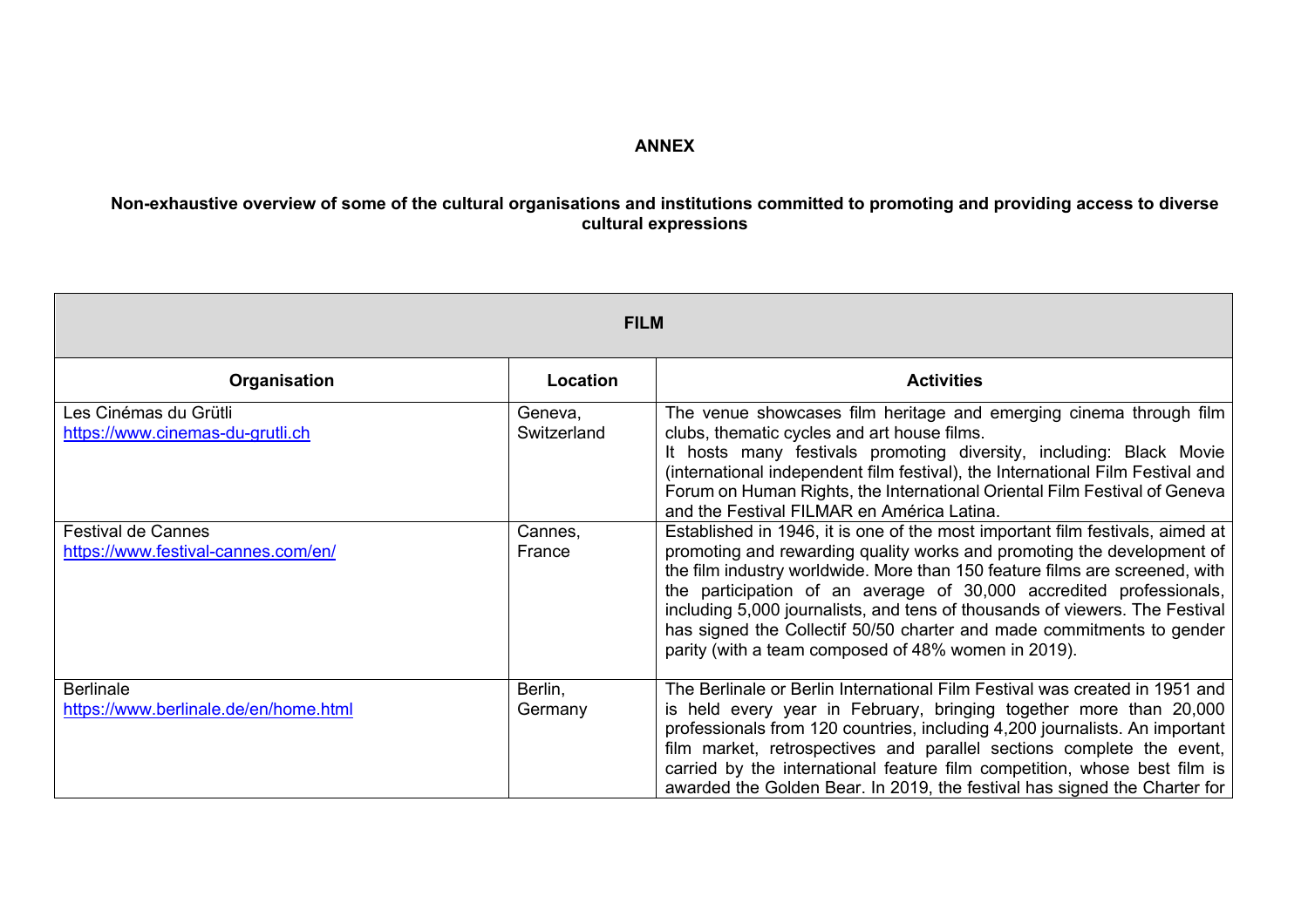| Toronto International Film Festival (TIFF)<br>https://www.tiff.net                                     | Toronto, Canada | Parity and Diversity in Film Festivals supported by the Collectif 50/50 and<br>has committed to providing gendered statistics, in particular on the number<br>of films submitted for selection, to publish the list of members of selection<br>committees and programmers and finally to commit to a timetable for the<br>transformation of governing bodies to achieve perfect parity.<br>For 37 years, TIFF's mission has been to showcase the best of international<br>and Canadian cinema by creating transformative experiences for film<br>lovers and creators of all ages and backgrounds. TIFF is enhancing its<br>programme through screenings, conferences, discussions, festivals,<br>workshops, events, professional development and opportunities to meet,<br>hear and learn from filmmakers from Canada and around the world. Films<br>from 84 countries were screened in 2019. |
|--------------------------------------------------------------------------------------------------------|-----------------|-----------------------------------------------------------------------------------------------------------------------------------------------------------------------------------------------------------------------------------------------------------------------------------------------------------------------------------------------------------------------------------------------------------------------------------------------------------------------------------------------------------------------------------------------------------------------------------------------------------------------------------------------------------------------------------------------------------------------------------------------------------------------------------------------------------------------------------------------------------------------------------------------|
| <b>Ambulante Film Festival</b><br>https://www.ambulante.org                                            | Mexico (tour)   | The Ambulante Film Festival is an international documentary festival<br>committed to supporting and promoting documentary film as a tool for<br>social and cultural change. Ambulante brings documentary films and<br>educational programmes to places where they are not readily available with<br>a view to promoting cultural exchange and encouraging inclusion through<br>cultural diversity. Each year, the travelling festival takes the form of a two-<br>month tour across Mexico, which allows it to screen 100 documentaries in<br>150 locations. In partnership with Netflix, the Festival created the<br>#MIRADAS Fund in 2021, which has supported more than 80 productions<br>by filmmakers affected by the Covid-19 pandemic, thus benefiting some<br>500 artists. The initiative involves some 30 indigenous and Afro-<br>descendant groups.                                 |
| Festival Internacional del Nuevo Cine Latinoamericano<br>de La Habana<br>http://habanafilmfestival.com | Havana, Cuba    | Since 1979, this festival has been one of the most important events in Latin<br>American cinema. Each edition brings together half a million viewers to<br>watch some 500 international films, mostly independent. The Festival met<br>the urgent need to recreate a meeting place for the continent's film<br>professionals. Its mission is to promote regular encounters with Latin<br>American filmmakers who, through their work, enhance the artistic culture<br>of their countries, and to contribute to the international distribution and<br>circulation of the works.                                                                                                                                                                                                                                                                                                                |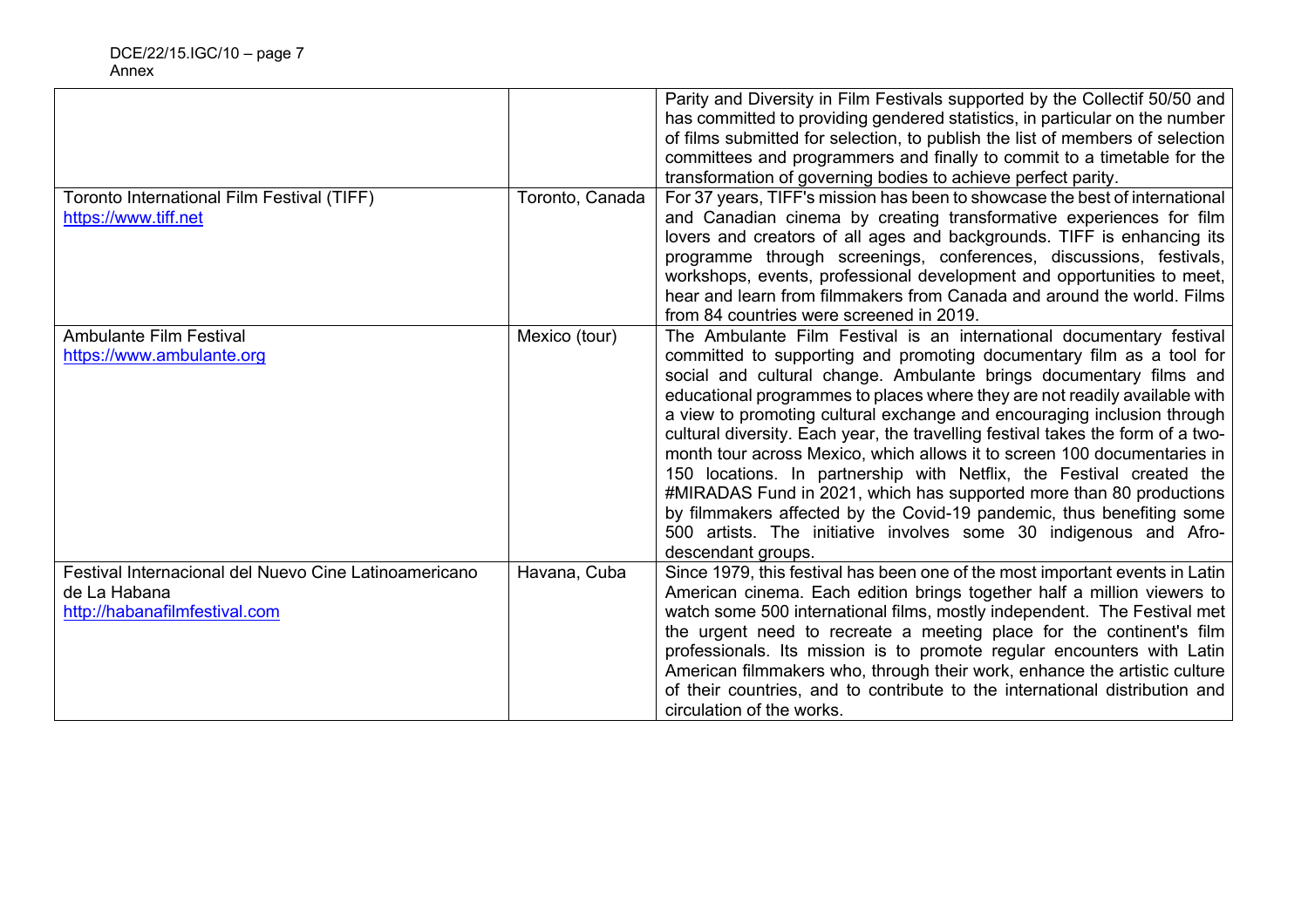| Mar del Plata International Film Festival   | Mar del Plata,      | This Argentine festival was founded in 1954 to meet the need for increased       |
|---------------------------------------------|---------------------|----------------------------------------------------------------------------------|
| http://mardelplatafilmfest.com/             | Argentina           | exposure for Argentine and international production and is the only              |
|                                             |                     | competitive festival in Latin America recognised by the International            |
|                                             |                     | Federation of Film Producers Associations (FIAPF). Each year, the Festival       |
|                                             |                     | brings together some 100,000 viewers and screens 230 films,                      |
|                                             |                     | accompanied by tributes and retrospectives.                                      |
| Nara International Film Festival            | Nara,               | The Nara International Film Festival is a biennial film festival that celebrates |
| https://nara-iff.jp/                        | Japan               | emerging Japanese and foreign filmmakers. The Festival hosts two film            |
|                                             |                     |                                                                                  |
|                                             |                     | competitions: the International Competition and the NARA-wave Student            |
|                                             |                     | Film Competition – specifically for students. In partnership with UNESCO,        |
|                                             |                     | the Nara International Film Festival will establish an artist residency in 2022  |
|                                             |                     | to support young African women directors. The initiative will be led by          |
|                                             |                     | filmmaker Naomi Kawase, winner of the Grand Prix at the Festival de              |
|                                             |                     | Cannes, Executive Director of the Nara International Film Festival, and          |
|                                             |                     | <b>UNESCO Goodwill Ambassador.</b>                                               |
| Asia Pacific Screen Awards (APSA)           | Brisbane,           | APSA is the most prestigious film award in the region. APSA is an                |
| https://www.asiapacificscreenawards.com     | Australia           | international cultural programme presented by the Asia Pacific Screen            |
|                                             |                     | Academy. It is supported by its founding partners, UNESCO and FIAPF.             |
|                                             |                     | Since 2007, nearly 3,000 films have featured in competition and reflected        |
|                                             |                     | diversity through their country of origin, genre, style and scope. APSA is       |
|                                             |                     | helping to strengthen links between Asia and the Pacific and the rest of the     |
|                                             |                     | world through its alliance with the European Film Academy and the recently       |
|                                             |                     | announced partnership with the Premios PLATINO del Cine                          |
|                                             |                     | Iberoamericano awards. These initiatives have enabled APSA and its               |
|                                             |                     | Academy to be represented on four continents and in more than 100                |
|                                             |                     | countries.                                                                       |
|                                             |                     | Since 1996, this has been one of the most important festivals in Asia but        |
| Busan International Film Festival (BIFF)    | Busan,              |                                                                                  |
|                                             | Republic of         | also internationally. It is devoted mainly to new currents and auteur cinema,    |
|                                             | Korea               | and is one of the largest Asian film markets. Each year, BIFF features some      |
|                                             |                     | 270 films, one third of which are regional and international premieres. The      |
|                                             |                     | two main sections of the Festival are: New Currents, a competition reserved      |
|                                             |                     | for Asian films, and World Cinema, an international competition. BIFF            |
|                                             |                     | welcomes some 7,000 film industry professionals and 1,700 members of             |
|                                             |                     | the press every year.                                                            |
| Pan-African Film and Television Festival of | Ouagadougou,        | The Festival has been held as a biennial event in the capital of Burkina         |
| Ouagadougou (FESPACO)                       | <b>Burkina Faso</b> | Faso since 1969. Aimed at promoting and developing African cinema, it            |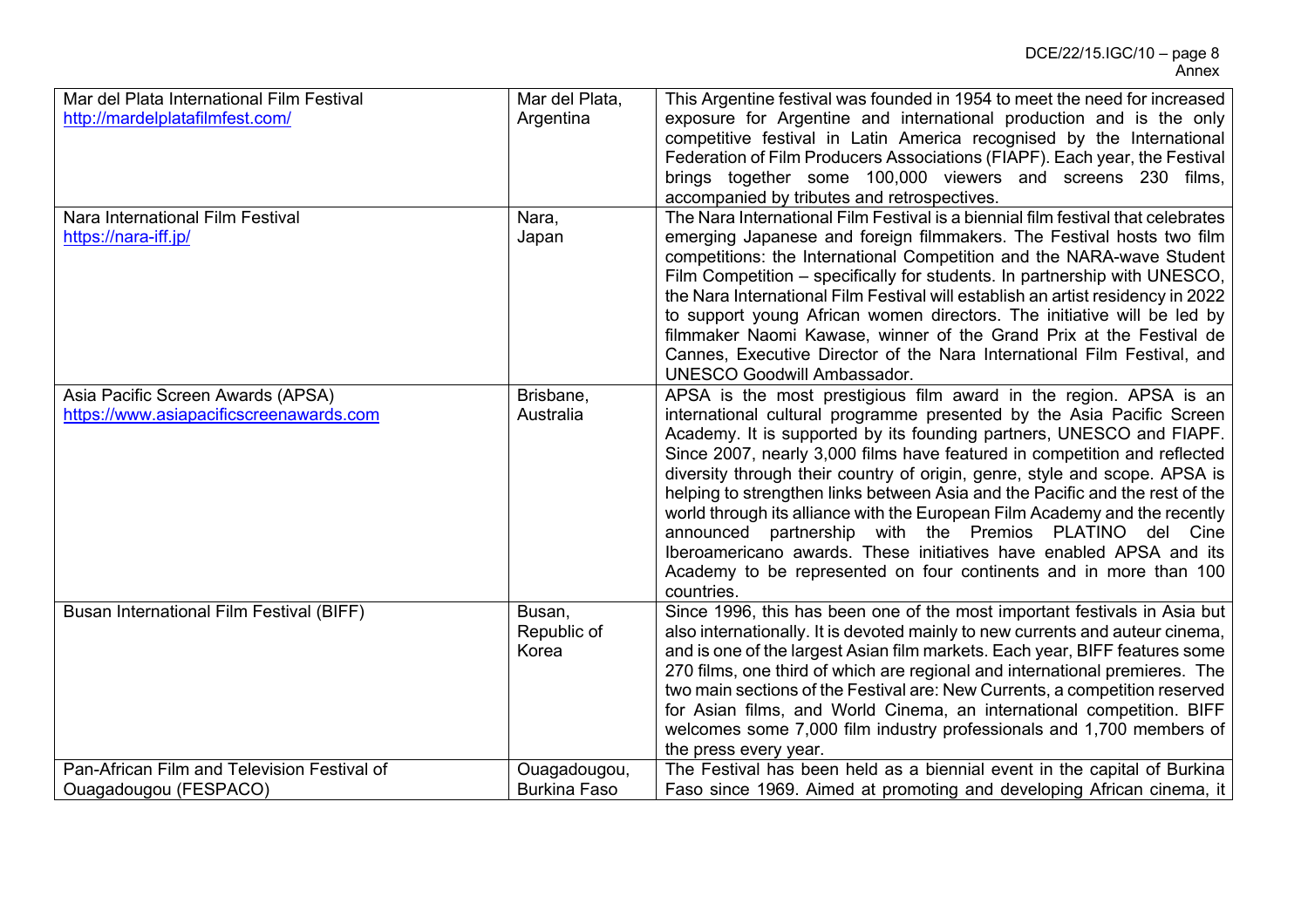| https://fespaco.org<br>Cinémathèque de Tanger                       | Tangier,                              | constitutes a unique platform for African film and audiovisual professionals.<br>The Festival awards the following official prizes: the Etalon d'Or de<br>Yennenga and the Poulain d'or de Yennenga, and also Special Prizes.<br>FESPACO is currently collaborating with UNESCO to develop African<br>cinema and its economic and social potential.<br>The Cinémathèque de Tanger (1937) aims to promote world cinema in                                                                                                                                                                                                                                                |
|---------------------------------------------------------------------|---------------------------------------|-------------------------------------------------------------------------------------------------------------------------------------------------------------------------------------------------------------------------------------------------------------------------------------------------------------------------------------------------------------------------------------------------------------------------------------------------------------------------------------------------------------------------------------------------------------------------------------------------------------------------------------------------------------------------|
| https://www.cinemathequedetanger.com                                | Morocco                               | Morocco and Moroccan cinema in the world, to create a collection of<br>documentaries, artists' films and videos and experimental films, to propose<br>educational activities and to create a forum for dialogue and a meeting<br>place for cinema professionals.                                                                                                                                                                                                                                                                                                                                                                                                        |
| Carthage Film Festival (JCC)<br>https://www.jcctunisie.org          | Carthage,<br>Tunisia                  | Tunisian film festival aimed at promoting African and Arab cinema,<br>particularly through films that address the social and cultural challenges<br>faced by countries. In 2018, the Festival selected 800 films from 47<br>countries. The Festival also endeavours to make cinema accessible to all.<br>For instance, it now allows 14,000 Tunisian prisoners to see some of the<br>Festival programme in their prisons and meet and talk to the filmmakers.<br>By fostering integration, the JCC facilitates the emergence of new young<br>talent. To this end, tributes, master classes and project workshops are<br>organised with the participation of filmmakers. |
| Dubai International Film Festival                                   | Dubai, United<br><b>Arab Emirates</b> | The Festival, established in 2004, is now internationally renowned and is a<br>leading showcase of Arab cinema contributing to the development and<br>growth of the regional film industry. DIFF has also expanded its selection<br>to include Asian and African films and established various competition<br>categories to reward films and documentaries from the Middle East, Asia<br>and Africa. It also organises the Dubai Film Connection and the Dubai Film<br>Market on the sidelines of the annual event. Each year, some 180 films are<br>shown to 55,000 viewers.                                                                                           |
| Cairo International Film Festival (CIFF)<br>https://www.ciff.org.eg | Cairo, Egypt                          | The Festival, founded in 1985, is accredited by FIAPF under the auspices<br>of the Egyptian Ministry of Culture. Each year, some 150 films are shown<br>to 70,000 viewers. In addition to its International Competition, CIFF has a<br>competition for Arab films and a competition for human rights films. The<br>Festival programme further includes contests, screenplays, film classes<br>and workshops.                                                                                                                                                                                                                                                            |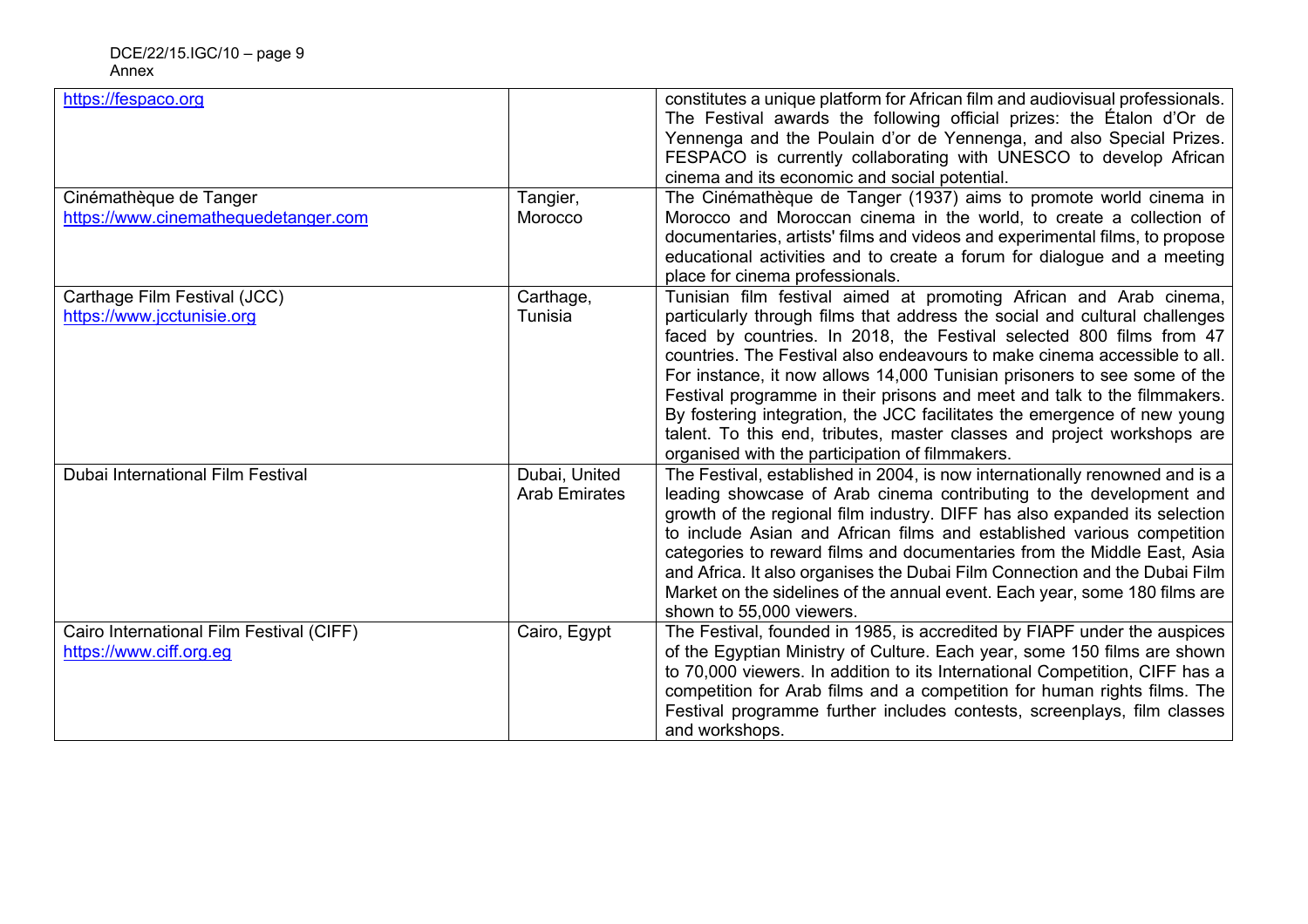| <b>MUSIC</b>                                                                           |                           |                                                                                                                                                                                                                                                                                                                                                                                                                                                                                                                                                                                                                                                  |  |
|----------------------------------------------------------------------------------------|---------------------------|--------------------------------------------------------------------------------------------------------------------------------------------------------------------------------------------------------------------------------------------------------------------------------------------------------------------------------------------------------------------------------------------------------------------------------------------------------------------------------------------------------------------------------------------------------------------------------------------------------------------------------------------------|--|
| Organisation                                                                           | <b>Location</b>           | <b>Activities</b>                                                                                                                                                                                                                                                                                                                                                                                                                                                                                                                                                                                                                                |  |
| O2 Academy Brixton<br>https://www.academymusicgroup.com/o2academybrixton/              | London, United<br>Kingdom | O2 Academy Brixton is a legendary concert hall which has had an<br>international programme since 1983 and hosts both established<br>international artists and emerging artists.                                                                                                                                                                                                                                                                                                                                                                                                                                                                  |  |
| <b>WOMEX</b><br>https://www.womex.com/about/womex                                      | Berlin,<br>Germany        | More than 2,500 professionals (including 260 performing artists) from 90<br>countries come together in October each year, making WOMEX the<br>number one networking platform for the world music industry in all its<br>varieties. With 7 stages, some 700 exhibiting companies and over 100<br>speakers, WOMEX is also a capacity-building and skills development<br>method that supports artists and other music professionals who wish to<br>strengthen their skills in order to access international circuits and markets,<br>while also helping emerging artists to network and take their first steps on<br>the international music scene. |  |
| The Krzysztof Penderecki European Centre for Music<br>https://www.penderecki-center.pl | Lusławice,<br>Poland      | The mission of the Centre is to promote music and support young<br>musicians in perfecting their skills and reaching full artistic maturity.<br>Through international collaboration, concerts, meetings, master classes<br>and workshops are organised between world-renowned teachers and<br>artists, with a programme that reflects cultural diversity. Around 100 artistic<br>and educational events are held annually at The Krzysztof Penderecki<br>European Centre for Music.                                                                                                                                                              |  |
| Circulart<br>https://circulart.org/                                                    | Medellín,<br>Colombia     | Circulart is a trade show that brings together buyers and sellers: artists,<br>producers, academics, journalists, entrepreneurs, record companies and<br>various organisations that promote musical diversity. This initiative has<br>facilitated meetings between artists and producers, festival directors,<br>professionals in the digital environment and record companies. Since it was<br>founded, more than 25,000 meetings have taken place, involving more than<br>2,000 artists and programmers from over 80 countries.                                                                                                                |  |
| Modern Sky                                                                             | Beijing, China            | Modern Sky is a Chinese record label and the largest independent record<br>company in China, promoting 100 independent bands, and its business has<br>expanded to the United States and the United Kingdom. Modern Sky has<br>created the largest online live music service platform in China since 2015.<br>The organisation has developed an innovative strategy that provides for                                                                                                                                                                                                                                                             |  |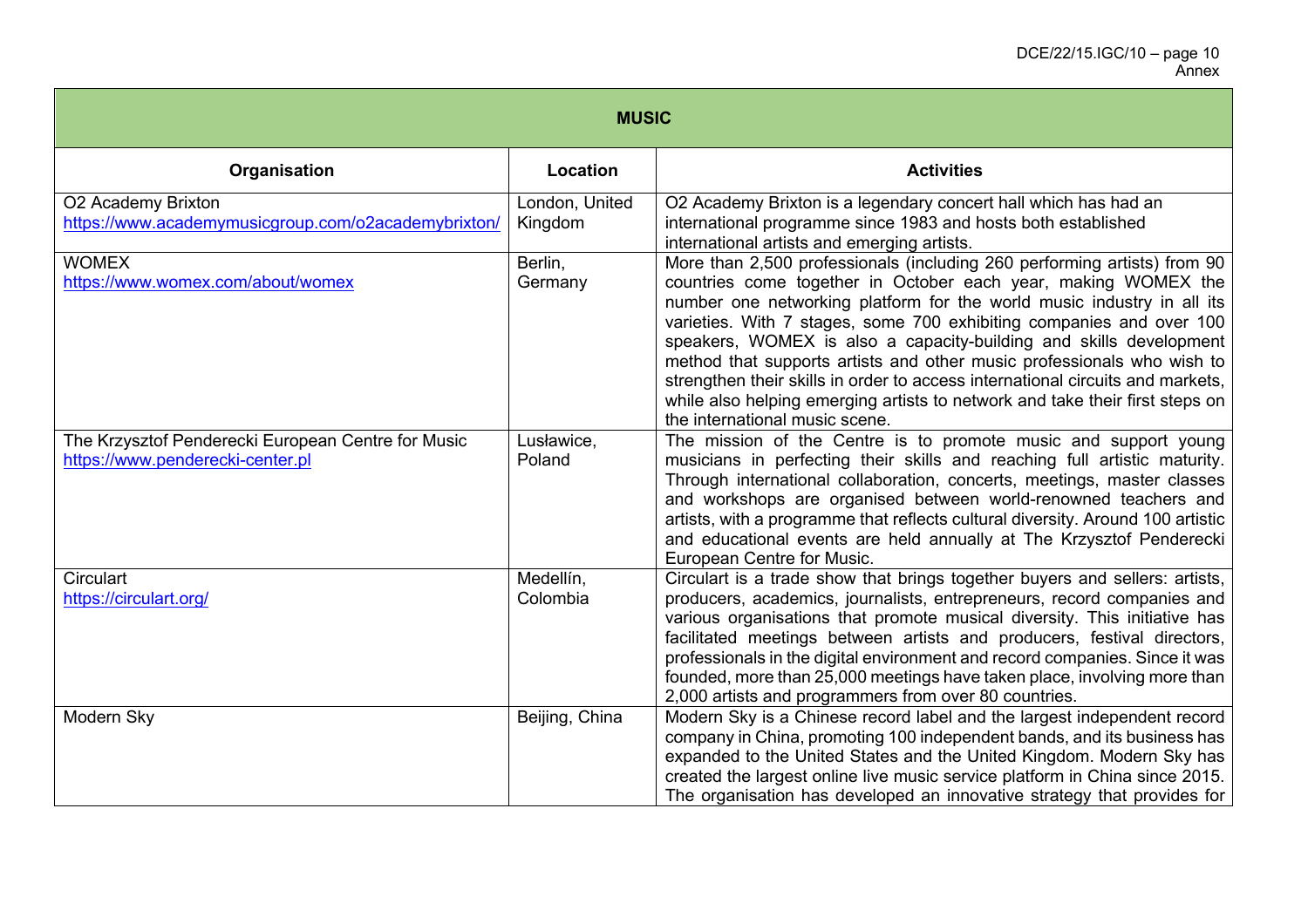|                              |               | experimental and lesser-known artists to build their audience, in particular<br>through interaction between the platform and more well-known platforms<br>such as TikTok. |
|------------------------------|---------------|---------------------------------------------------------------------------------------------------------------------------------------------------------------------------|
|                              |               |                                                                                                                                                                           |
| Sauti za Busara Festival     | Zanzibar,     | This cultural event is aimed promoting East African culture and                                                                                                           |
| https://www.busaramusic.org  | Tanzania      | employment opportunities in the music industry. Its goal is to enhance both                                                                                               |
|                              |               | social cohesion and economic growth in Zanzibar by promoting local,                                                                                                       |
|                              |               | regional and international music. In addition to promoting Swahili culture to                                                                                             |
|                              |               | the public, the Festival allows local and foreign artists to collaborate to                                                                                               |
|                              |               | develop their art and enrich local culture through regional and international                                                                                             |
|                              |               | culture. Since it was established in 2003, the Festival has generated an                                                                                                  |
|                              |               | estimated economic impact of US\$90 million for Zanzibar through the                                                                                                      |
|                              |               | tourism it attracts.                                                                                                                                                      |
| Visa for Music               | Rabat,        | The festival celebrates emerging artists from the African and Middle                                                                                                      |
| https://www.visaformusic.com | Morocco       | Eastern music scene and also renowned artists. The mission of Visa For                                                                                                    |
|                              |               | Music is to discover and showcase new talent to international cultural                                                                                                    |
|                              |               | professionals with a view to fostering partnerships.                                                                                                                      |
| Jazz à Carthage              | Gammarth,     | Jazz à Carthage is an international Tunisian festival established since                                                                                                   |
|                              | Tunisia       | 2005. It takes place every year in April at the beach resort of Gammarth.                                                                                                 |
|                              |               | The programme generally showcases new and young voices on the                                                                                                             |
|                              |               | international scene and established international artists.                                                                                                                |
| <b>WOMAD</b>                 | International | WOMAD (World of Music Arts and Dance) is an international music festival                                                                                                  |
| https://womad.co.uk/         |               | created in 1982. Its goal is to celebrate the music, arts and dance of the                                                                                                |
|                              |               | world, regardless of genre or geographic origin. WOMAD organises                                                                                                          |
|                              |               | festivals in more than 20 countries around the world, usually attracting more                                                                                             |
|                              |               | than 80,000 spectators. WOMAD encourages collaboration between the                                                                                                        |
|                              |               | artists it invites to perform and offers workshops and an international                                                                                                   |
|                              |               | marketplace.                                                                                                                                                              |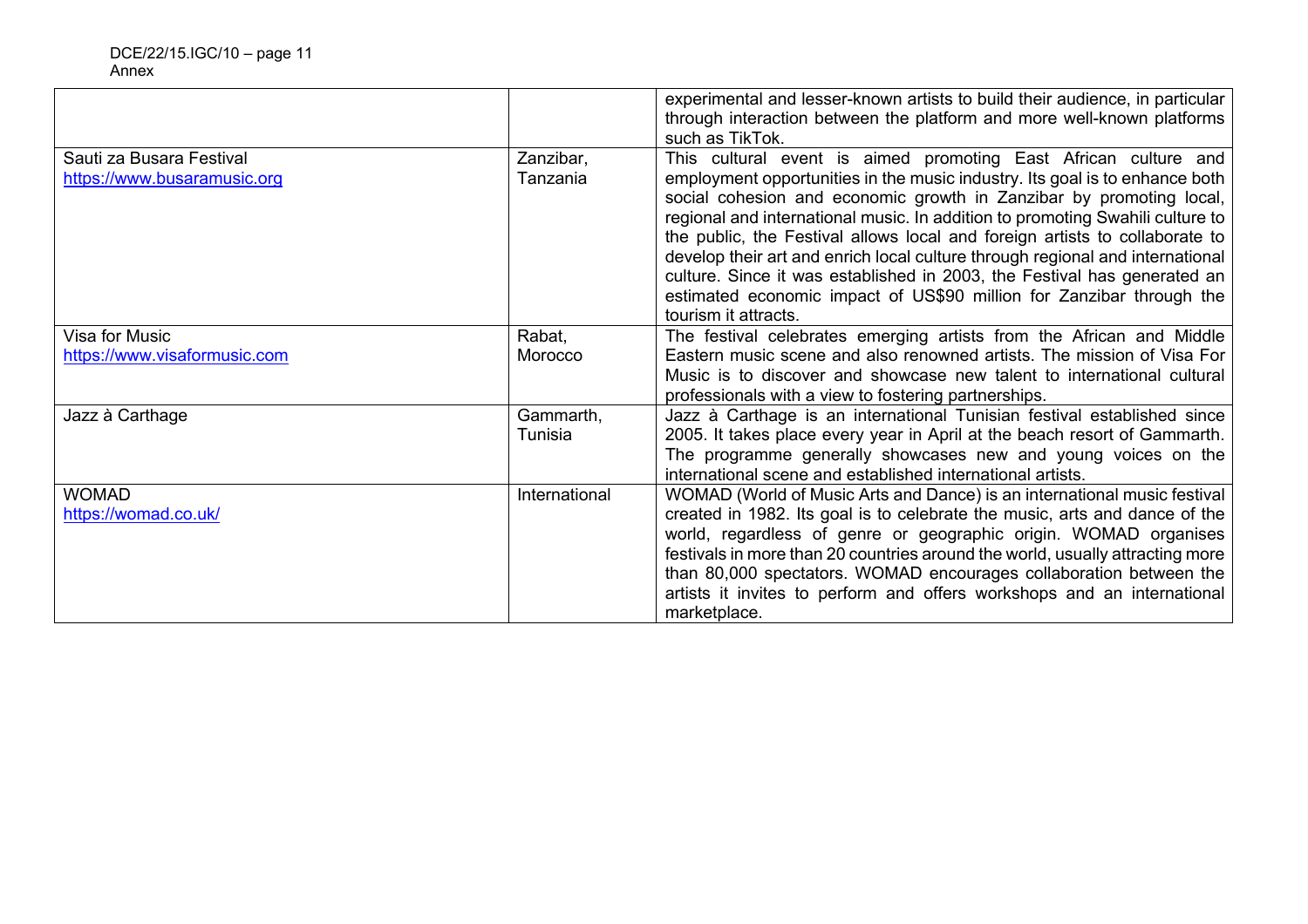| <b>VISUAL ARTS</b>                                   |                                               |                                                                                                                                                                                                                                                                                                                                                                                                                                                                                                                                                                                                     |
|------------------------------------------------------|-----------------------------------------------|-----------------------------------------------------------------------------------------------------------------------------------------------------------------------------------------------------------------------------------------------------------------------------------------------------------------------------------------------------------------------------------------------------------------------------------------------------------------------------------------------------------------------------------------------------------------------------------------------------|
| Organisation                                         | Location                                      | <b>Activities</b>                                                                                                                                                                                                                                                                                                                                                                                                                                                                                                                                                                                   |
| Centre Pompidou<br>https://www.centrepompidou.fr/en/ | Paris, France                                 | The Centre Pompidou is a world-renowned cultural institution dedicated to<br>modern and contemporary creation in the visual and plastic arts. It holds<br>one of the two largest collections of modern and contemporary art in the<br>world and the largest collection in Europe, with 113,675 works by some<br>6,000 artists as at 1 January 2019. In 2019, it received 3,273,867 visitors,<br>which represents an average of 10,595 visits per day.                                                                                                                                               |
| Instituto Inhotim<br>https://www.inhotim.org.br      | Brumadinho,<br>Minas Gerais,<br><b>Brazil</b> | The Instituto Inhotim covers an area of over 1,000 hectares and is often<br>described as an open-air museum. It comprises a contemporary art centre,<br>a research centre and a botanical garden, thus combining the beauty of<br>nature and art. The contemporary art centre itself comprises several<br>museums dedicated to the public and has exhibited hundreds of<br>international artists since it was opened to the public in 2006.                                                                                                                                                         |
| <b>ZONAMACO</b><br>https://zsonamaco.com             | Mexico City,<br>Mexico                        | ZONAMACO is the largest art fair platform in Latin America and brings<br>together a selection of artists, mostly Mexican, but also including<br>international artists. It aims to encompass and promote the art, design,<br>antiques and art photography sectors in Mexico. In 2019, the fair welcomed<br>72,000 visitors and 170 participating galleries.                                                                                                                                                                                                                                          |
| <b>ARTEBA</b><br>https://arteba.org                  | Buenos Aires,<br>Argentina                    | ARTEBA is an Argentine foundation that organises a three-day<br>contemporary art festival in the capital, Buenos Aires. The event brings<br>together 40 Argentine art galleries and involves performances and talks.                                                                                                                                                                                                                                                                                                                                                                                |
| Dak'Art<br>https://biennaledakar.org                 | Dakar,<br>Senegal                             | The festival is an internationally renowned contemporary African art event.<br>Its selection is focused exclusively on artists inside and outside Africa, the<br>relevance and power of the proposal, geographical proportionality and<br>diversity of genre and medium. The art forms featured are drawing,<br>installation, painting, photography, sculpture, sound, weaving/textile and<br>video.<br>The Dak'Art Bienniale brings together 300 professionals from the art world,<br>150 journalists (including 58% foreign journalists) and some 30,000 visitors<br>from more than 53 countries. |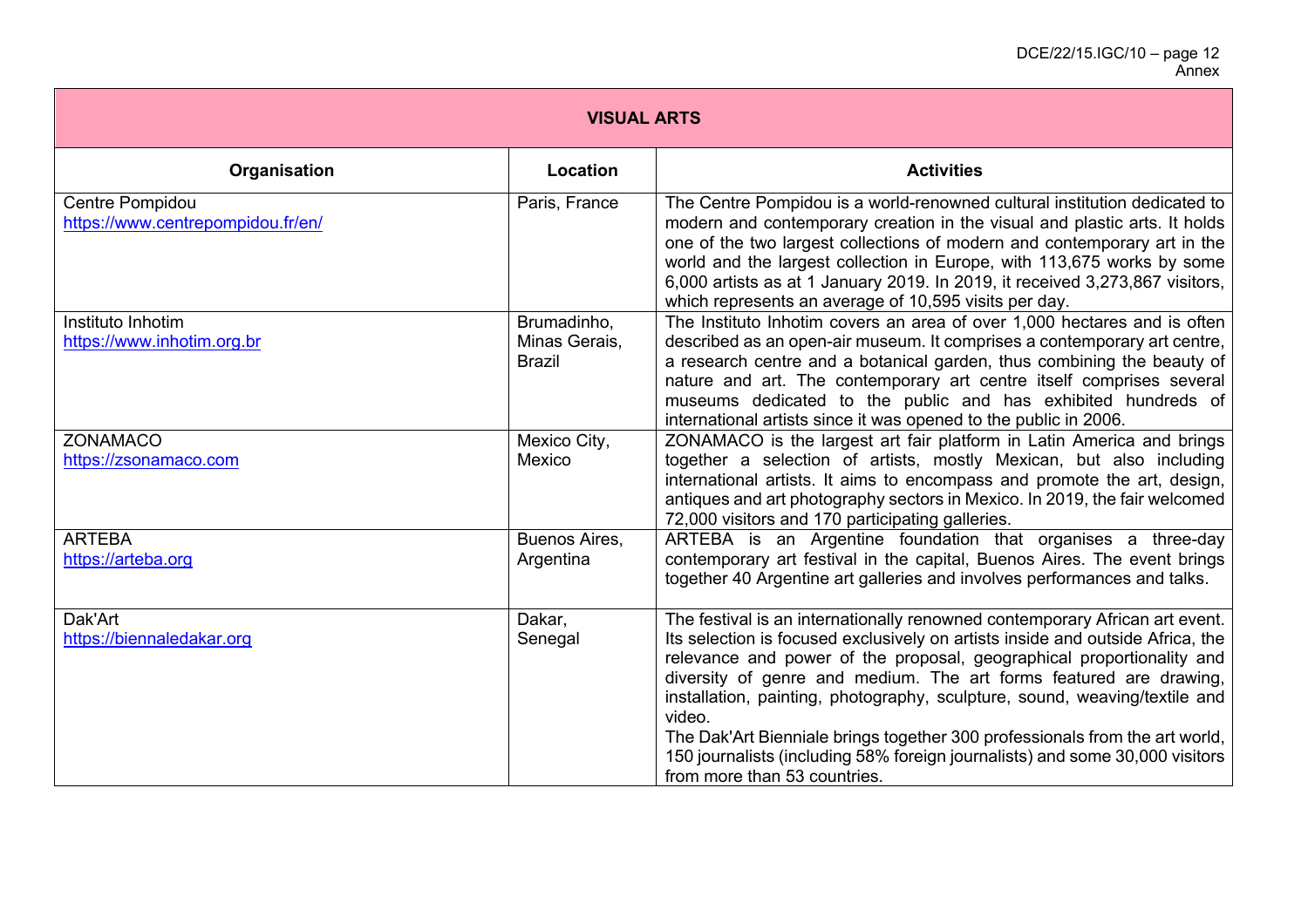| ART X Lagos<br>https://artxlagos.com                                | Lagos, Nigeria                        | ART X Lagos is a contemporary art fair that showcases emerging and<br>established artists from the African continent and diaspora. Its varied<br>programme of works includes: metal sculptures, 3D murals, textiles,<br>graphic works and paintings. On the sidelines of the fair, ART X Lagos<br>proposes activities such as conferences and interviews on the challenges<br>and innovations of contemporary art in Africa. At its sixth edition, ART X<br>Lagos brought together 120 artists from over 30 countries, presented by 30<br>leading international galleries. |
|---------------------------------------------------------------------|---------------------------------------|----------------------------------------------------------------------------------------------------------------------------------------------------------------------------------------------------------------------------------------------------------------------------------------------------------------------------------------------------------------------------------------------------------------------------------------------------------------------------------------------------------------------------------------------------------------------------|
| Les Ateliers Sauvages<br>http://phonetics.fr/les-ateliers-sauvages/ | Algiers, Algeria                      | Les Ateliers Sauvages is an artistic creation centre aimed at promoting<br>contemporary art in Algeria through its culture and talent, to contribute to<br>the cultural development of the city of Algiers. Through its artist residency<br>programme, the centre facilitates collaboration between international artists<br>and Algerian artists. Les Ateliers Sauvages is directed by Wassyla Tamzali,<br>one of Algeria's first women lawyers and former programme director in the<br>field of women's rights at UNESCO.                                                |
| Jeddah Arts<br>http://www.thesaudiartcouncil.org/about-us-3/        | Jeddah, Saudi<br>Arabia               | Jeddah Arts is an arts initiative organised by the Saudi Art Council (SAC)<br>which engages with local artists to produce self-owned works. This initiative<br>helps to launch the careers of many emerging artists.                                                                                                                                                                                                                                                                                                                                                       |
| Sharjah Biennial<br>http://sharjahart.org                           | Dubai, United<br><b>Arab Emirates</b> | The Sharjah Biennial is an international platform for exhibition and<br>experimentation for contemporary artists from the region and beyond. The<br>selection features large-scale installations, performances and films by<br>artists from around the world.                                                                                                                                                                                                                                                                                                              |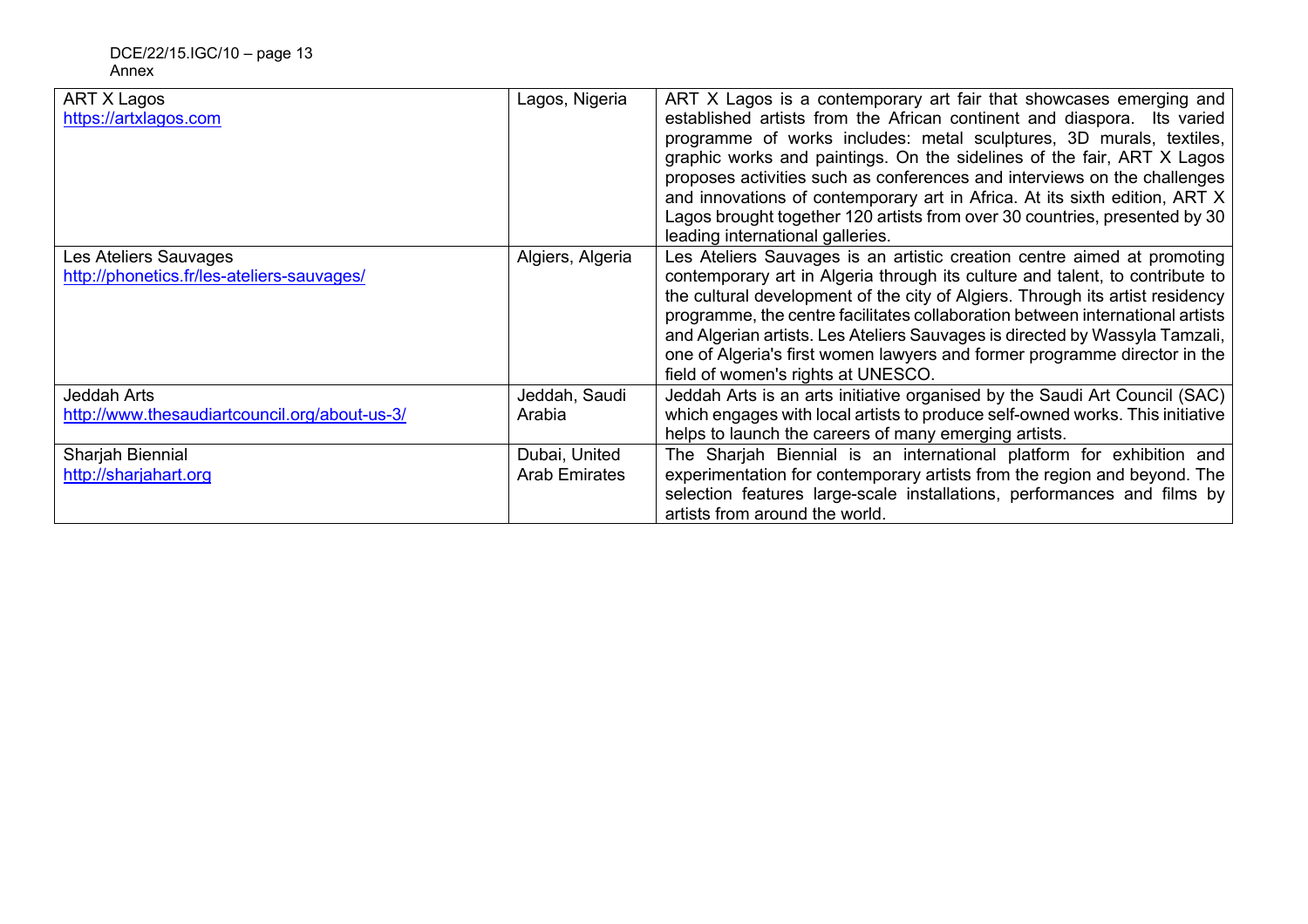| <b>LITERATURE</b>                                                       |                                      |                                                                                                                                                                                                                                                                                                                                                                                                                                                                                                    |  |
|-------------------------------------------------------------------------|--------------------------------------|----------------------------------------------------------------------------------------------------------------------------------------------------------------------------------------------------------------------------------------------------------------------------------------------------------------------------------------------------------------------------------------------------------------------------------------------------------------------------------------------------|--|
| Organisation                                                            | Location                             | <b>Activities</b>                                                                                                                                                                                                                                                                                                                                                                                                                                                                                  |  |
| <b>First Nations Book Fair</b>                                          | Wendake $-$<br>Québec City<br>Canada | The purpose of the First Nations Book Fair is to disseminate the literature<br>and works of indigenous peoples, showcase the talent of indigenous<br>authors from Quebec and contribute to developing the literary infrastructure<br>of the First Nations. Promoted by the non-profit organisation Kwahiatonhk!<br>It also highlights the contribution of cultural organisations to preserving,<br>promoting and supporting indigenous literature as a tool for diversity and<br>social inclusion. |  |
| <b>Frankfurter Buchmesse</b>                                            | Frankfurt,<br>Germany                | The Frankfurter Buchmesse is the world's largest publishing fair. It is held<br>every year for five days in mid-October in Frankfurt am Main, Germany. In<br>2019, it brought together some 300,000 visitors and 7,500 exhibitors.                                                                                                                                                                                                                                                                 |  |
| <b>Book World Prague</b><br>https://www.svetknihy.cz/                   | Prague,<br>Czechia                   | It is the largest celebration of books in Czechia and welcomes more than<br>50,000 visitors and 400 exhibitors. Each year, the literary festival features<br>some 800 writers, illustrators, translators, experts and other stakeholders<br>in the book industry. The book fair and festival welcome guests from over<br>30 countries around the world.                                                                                                                                            |  |
| Guadalajara International Book Fair<br>https://www.fil.com.mx/ingles/   | Guadalajara,<br>Mexico               | The Guadalajara International Book Fair is the most important professional<br>gathering of the publishing community in the Ibero-American region, with<br>the participation of authors from all continents. In 2020, despite the<br>pandemic, more than 2,470 virtual business meetings were held through<br>an online platform, involving 1,045 publishers and bookstores based in 140<br>cities and 24 countries.                                                                                |  |
| Feria Internacional del Libro de Lima                                   | Lima, Peru                           | Organised by the Peruvian Book Commission (Cámara Peruana del Libro),<br>the Feria Internacional del Libro de Lima brings together national and<br>international authors and publishers, publishing universities, ministries,<br>companies, booksellers and readers to promote and celebrate books and<br>reading. In 2018, the fair brought together 160 publishers representing over<br>200,000 books and welcomed 565,000 visitors around 900 cultural<br>activities.                           |  |
| <b>DSC Prize for South Asian Literature</b><br>https://www.dscprize.com | New Delhi,<br>India                  | The Prize, established by DSC Limited $-$ a private Indian construction<br>company - supports non-fiction literature in English and the local<br>languages of India, Pakistan, Sri Lanka, Bangladesh, Bhutan, Myanmar,                                                                                                                                                                                                                                                                             |  |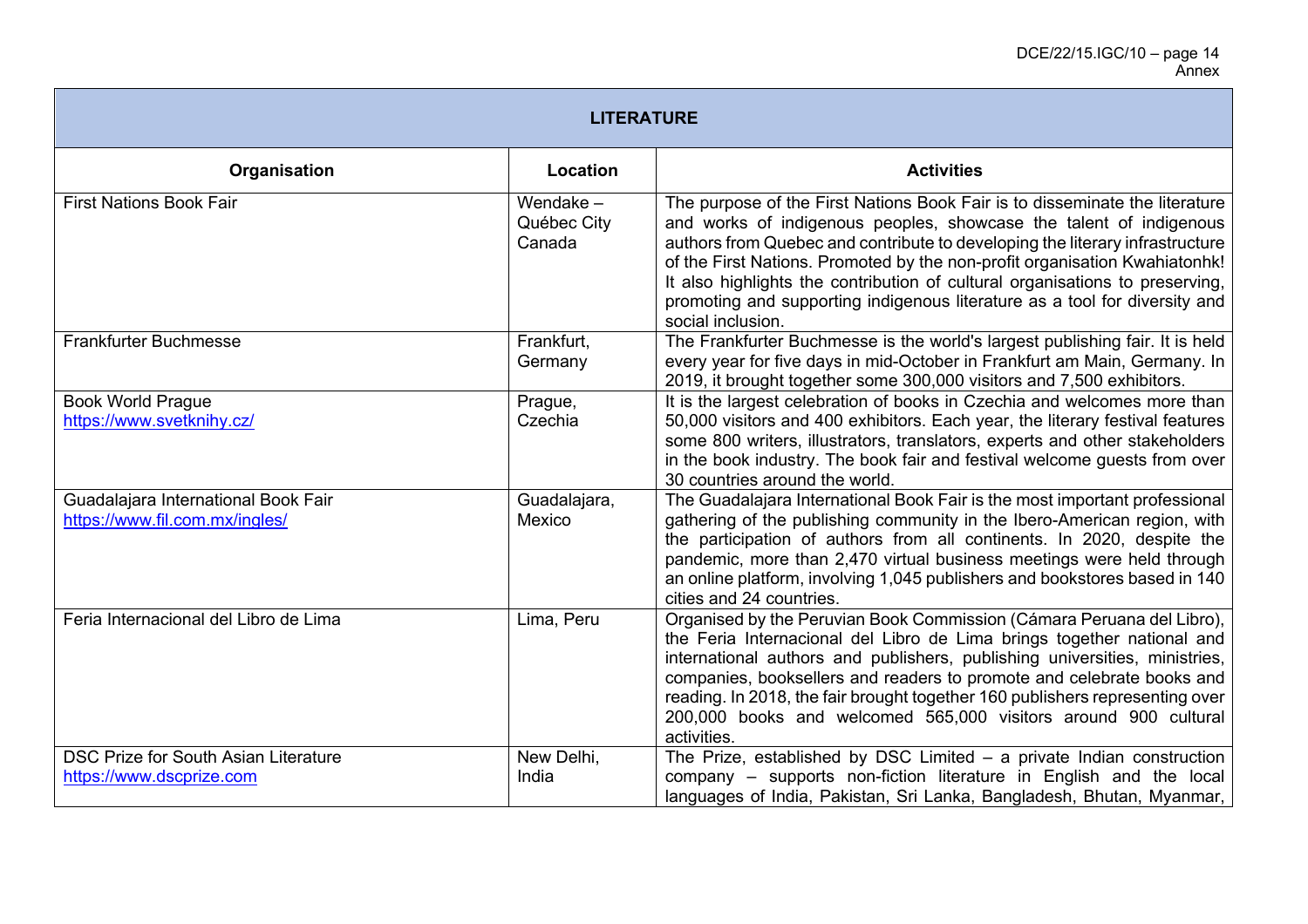| Amazwi South African Museum of Literature<br>https://amazwi.museum | Makhanda,<br>South Africa | Nepal, the Maldives and Afghanistan. Translations from these languages<br>into English are also eligible for the Prize. The DSC Prize for South Asian<br>Literature is increasingly recognised in international literary forums and is<br>accompanied by a US\$25,000 award.<br>The Amazwi South African Museum of Literature has a mandate to collect<br>literary artefacts from all the linguistic communities of South Africa and<br>offers in-house educational programmes and mobile services in order to                                                                                                                                                                                          |
|--------------------------------------------------------------------|---------------------------|---------------------------------------------------------------------------------------------------------------------------------------------------------------------------------------------------------------------------------------------------------------------------------------------------------------------------------------------------------------------------------------------------------------------------------------------------------------------------------------------------------------------------------------------------------------------------------------------------------------------------------------------------------------------------------------------------------|
| Bibliotheca Alexandrina<br>https://bibalex.org                     | Alexandria,<br>Egypt      | enrich the diverse communities.<br>A major library and cultural centre that aims to be a centre of excellence in<br>the production and dissemination of knowledge and a place of dialogue,<br>learning and understanding between cultures and peoples. The library has<br>shelf space for eight million books and the main reading room has an area<br>of 20,000 square meters (220,000 square feet). The complex includes a<br>conference centre; specialized libraries for maps, access for blind and<br>visually impaired persons, libraries for young people and children; four<br>museums; four art galleries for temporary exhibitions; permanent<br>exhibitions, a planetarium and a laboratory. |
| Foire Internationale du Livre de Tunis                             | Tunis,<br>Tunisia         | This is one of the most important cultural events in Tunisia and one of the<br>most important book fairs on the continent, and is accompanied by a<br>multitude of intellectual and artistic activities. It provides an ideal setting for<br>the development of partnerships between book sector professionals in<br>Tunisia and internationally. It strives to promote intercultural dialogue<br>through literature and art, through seminars, meetings and various cultural<br>events, while also strengthening the international dimension by engaging<br>with other cultures.                                                                                                                       |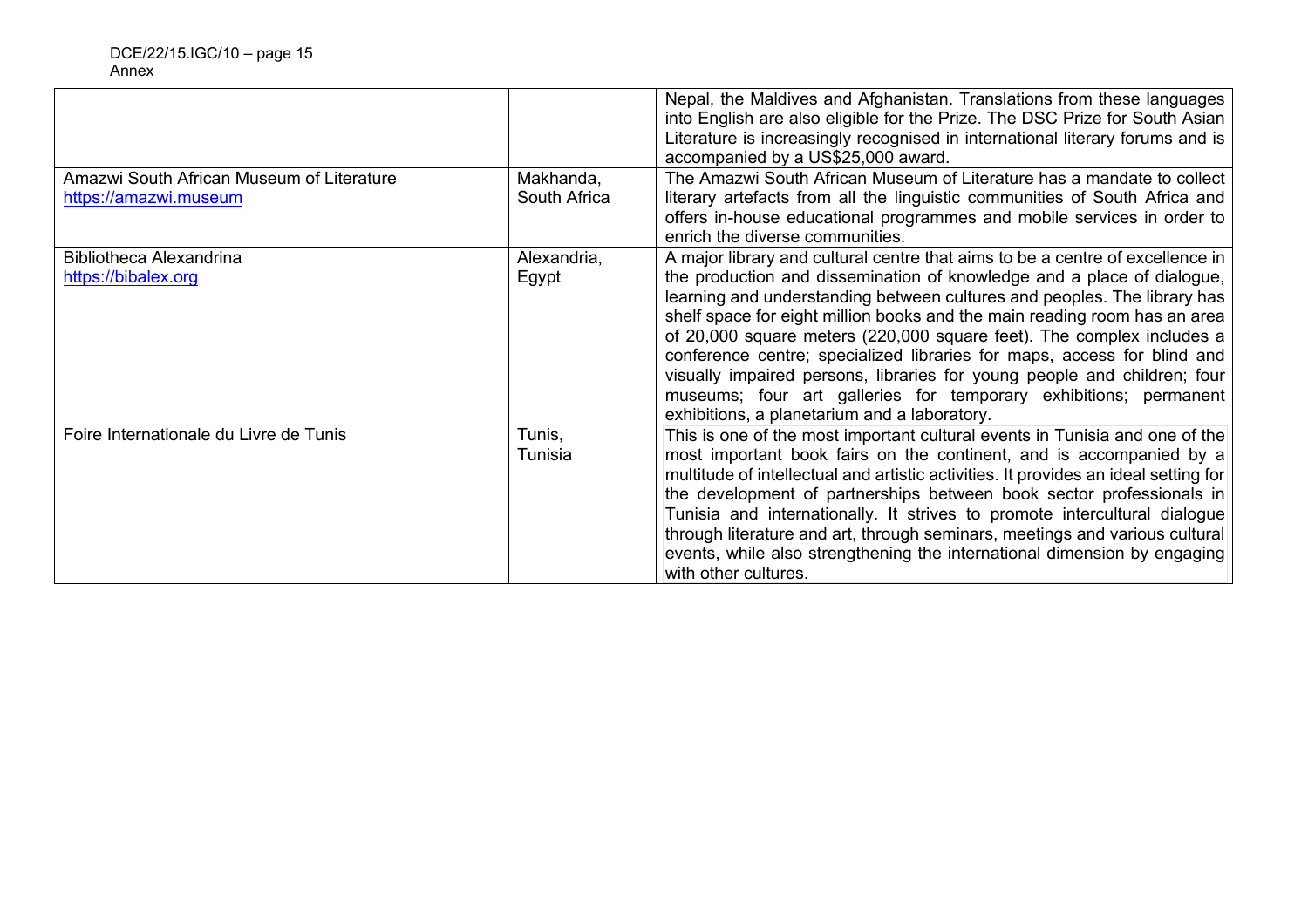| <b>PERFORMING ARTS</b>                                                                                |                                |                                                                                                                                                                                                                                                                                                                                                                                                                                                                                                                           |  |
|-------------------------------------------------------------------------------------------------------|--------------------------------|---------------------------------------------------------------------------------------------------------------------------------------------------------------------------------------------------------------------------------------------------------------------------------------------------------------------------------------------------------------------------------------------------------------------------------------------------------------------------------------------------------------------------|--|
| Organisation                                                                                          | Location                       | <b>Activities</b>                                                                                                                                                                                                                                                                                                                                                                                                                                                                                                         |  |
| <b>Edinburgh Fringe Festival</b><br>https://www.edfringe.com/                                         | Edinburgh,<br>Scotland         | Cultural event that brings together several arts festivals across various<br>disciplines, including theatre, opera, music, dance, spoken word and<br>comedy. Recognised as the largest festival in the world, it has signed up to<br>the Attitude is Everything Charter, which endeavours to improve access to<br>culture for deaf persons and persons with disabilities.                                                                                                                                                 |  |
| The Festival d'Avignon                                                                                | Avignon, France                | Internationally renowned theatre and performing arts event established in<br>1947. Performances take place in various historic sites in the city listed as<br>UNESCO World Heritage. Exhibitions, readings, debates and meetings are<br>held as side events. In 2021, the festival featured 47 shows for more than<br>130,000 visitors.                                                                                                                                                                                   |  |
| Sibiu International Theatre Festival                                                                  | Sibiu,<br>Romania              | The Sibiu International Theatre Festival is one of the most important theatre<br>and performing arts festivals in the world and the third largest festival after<br>the Festival d'Avignon and the Edinburgh Festival Fringe. The Festival<br>programme features prominent names on the international scene and<br>offers audiences a wide range of genres, with guests from around 73<br>countries at each edition, featuring some 550 events.                                                                           |  |
| <b>Sydney Opera House</b><br>https://www.sydneyoperahouse.com/                                        | Sydney,<br>Australia           | The Sydney Opera House in Australia has reinvented the organisation's<br>programming to promote diversity. In 2012, it launched its First Nations<br>programme aimed at developing "actions and initiatives to safeguard these<br>traditions and cultures for future generations". The programme has enabled<br>staff and visitors $-$ more than 10.9 million people annually $-$ to access First<br>Nations content through programming and visitor experience projects, and<br>promotes a safe and inclusive workplace. |  |
| SIDance (Seoul International Dance Festival)<br>http://www.sidance.org/online en/main.php?ckattempt=1 | Seoul,<br>Republic of<br>Korea | Founded in 1998, the Festival is held every year for 15 days in October.<br>The artists are Korean and international dancers and choreographers who<br>perform before dance professionals and spectators. The Seoul Section of<br>the International Dance Council (CID-UNESCO) is the organising body of<br>the Festival, which also manages production programmes in collaboration<br>with foreign dancers, provides international representation for Korean<br>dancers and organises various exchange programmes.       |  |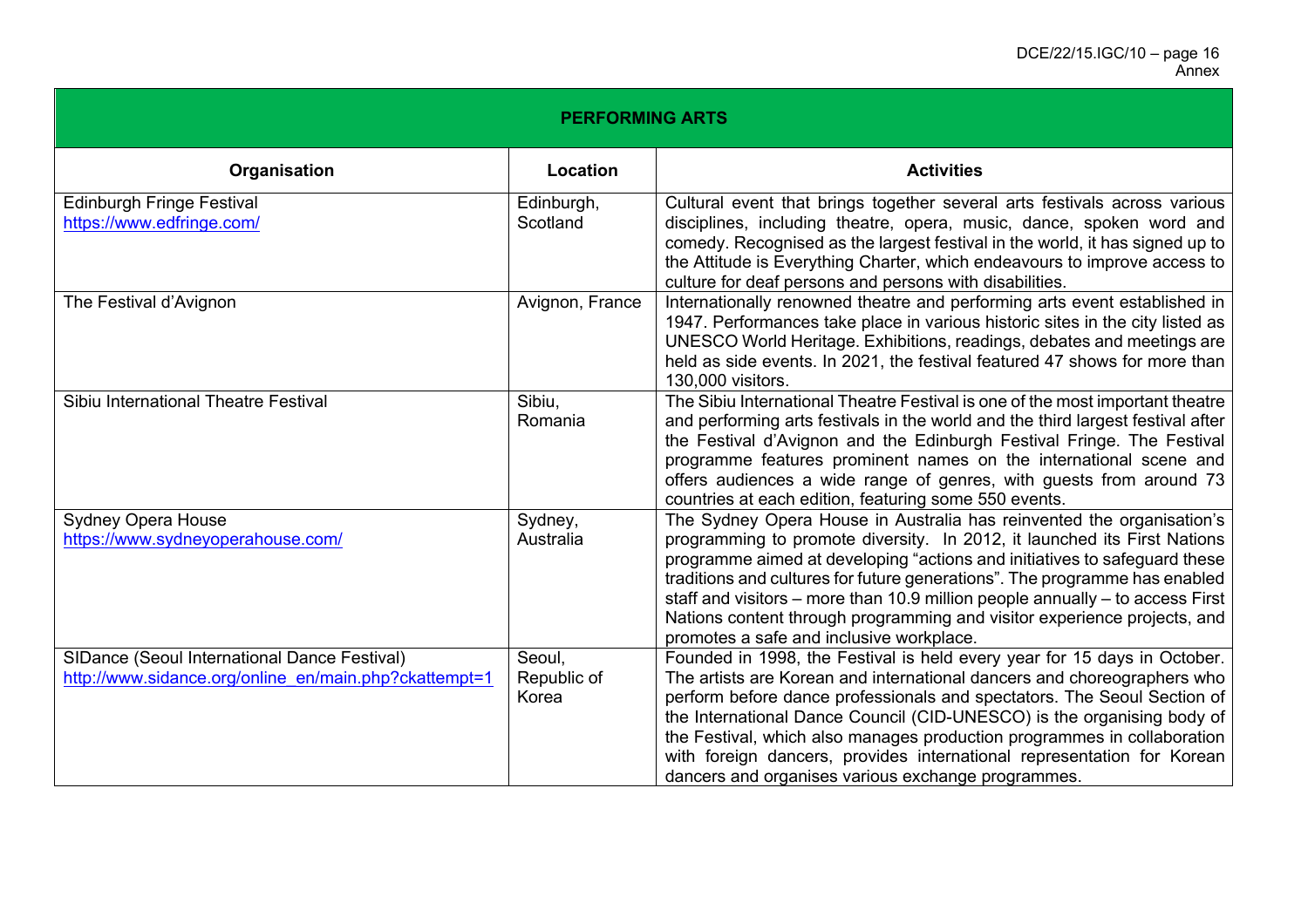| Santiago a Mil International Festival         | Santiago de   | The Santiago a Mil International Festival is one of the most important       |
|-----------------------------------------------|---------------|------------------------------------------------------------------------------|
| https://www.teatroamil.cl                     | Chile, Chile. | cultural events on the performing arts scene in Chile, with a national and   |
|                                               |               | international programme in the areas of theatre, dance and music. The        |
|                                               |               | purpose of the Festival is to make events accessible to the public and       |
|                                               |               | promote the different forms of Chilean art worldwide. The Festival provides  |
|                                               |               | an opportunity to see politically and socially relevant contemporary         |
|                                               |               | creations by high-quality Chilean artists. Since its establishment 28 years  |
|                                               |               | ago, the Festival has been attended by more than 11 million spectators and   |
|                                               |               | featured 1,132 Chilean shows and 538 international shows.                    |
| Festival Internacional de Buenos Aires (FIBA) | Buenos Aires, | The Festival brings together various areas of the performing arts: theatre,  |
| https://www.buenosaires.gob.ar/fiba-en        | Argentina     | visual arts, music, dance and other forms of contemporary stage              |
|                                               |               | performance. It is one of the most important cultural events in Buenos       |
|                                               |               | Aires, with several neighbourhoods and public spaces being used to host      |
|                                               |               | artistic performances and urban cultural routes in order to promote cultural |
|                                               |               | diversity.                                                                   |
| Carthage Dance                                | Carthage,     | Carthage Dance is an art event aimed at highlighting the quality of the      |
|                                               | Tunisia       | Tunisian choreographic scene and to create a solid platform for exchange     |
|                                               |               | between international professionals. Its last edition featured 37 shows,     |
|                                               |               | namely 22 international and 15 Tunisian shows. The programme also            |
|                                               |               | includes round tables, workshops and artist residencies.                     |
| Abidjan Market for Performing Arts (MASA)     | Abidjan, Côte | MASA was founded in 1990 following the second Ministerial Conference of      |
| https://www.fr.masa.ci                        | d'Ivoire      | the Francophonie on Culture. Its festival features theatre, dance and music  |
|                                               |               | performances by African artists. The festival is aimed at supporting the     |
|                                               |               | creation and production of quality shows and facilitating the circulation of |
|                                               |               | creators, the training of artists and the overall development of the         |
|                                               |               | performing arts scene in Africa.                                             |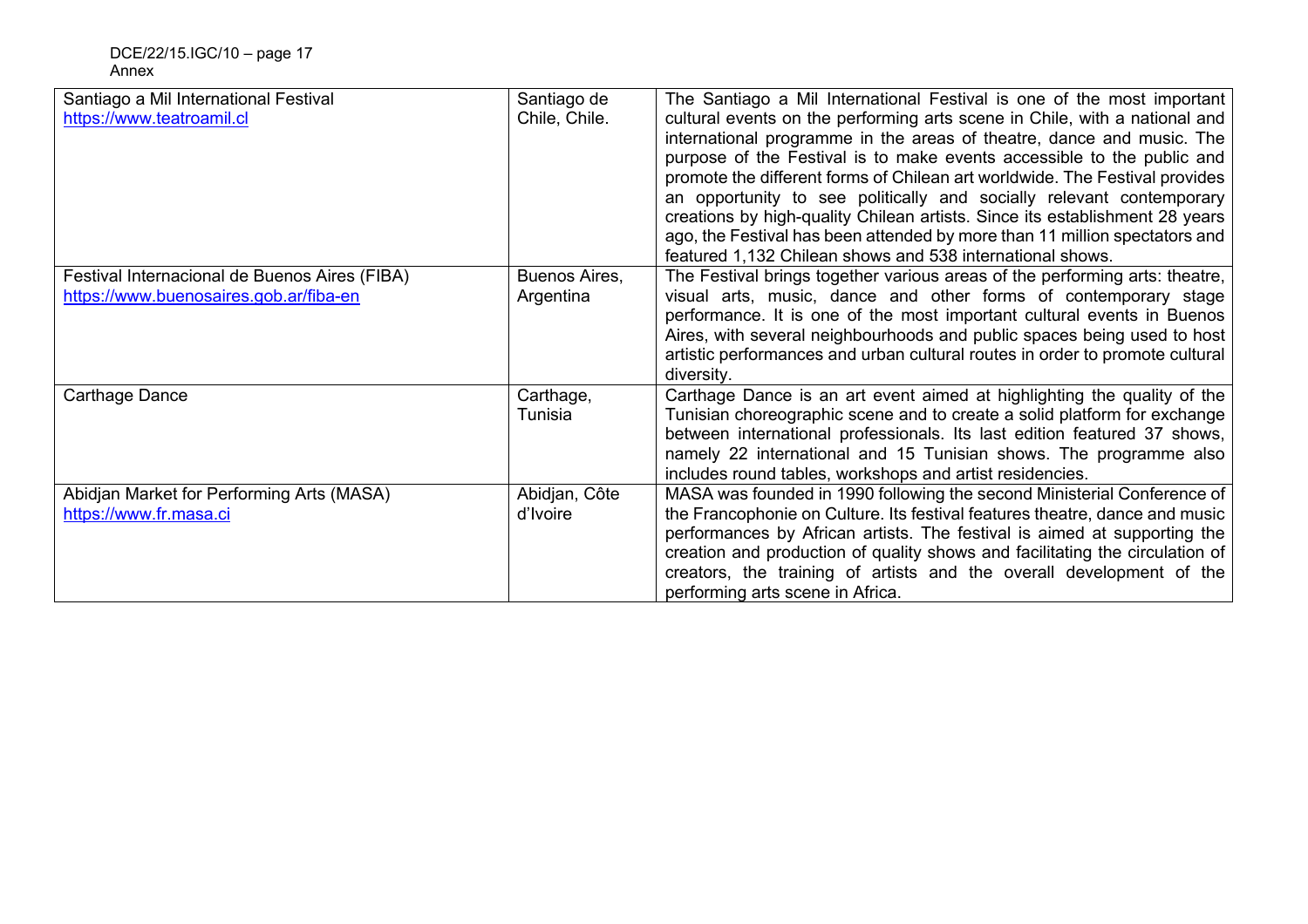| <b>Bluez Cafe</b><br>http://www.bluezcafe.org                    | Bulawayo,<br>Zimbabwe | The Bluez Cafe is a venue dedicated to music, dance, theatre, arts<br>education and rehearsal space, accessible to all. It aims to establish a<br>vibrant and multidimensional cultural space for artists and arts<br>practitioners, a space to create, a space for free expression in constant<br>interaction with civil society. Artistic collaboration, fusion, internal and<br>external exchanges, tours and residencies primarily involve cultural<br>exchanges between Zimbabwe and African countries.                                                                                    |
|------------------------------------------------------------------|-----------------------|-------------------------------------------------------------------------------------------------------------------------------------------------------------------------------------------------------------------------------------------------------------------------------------------------------------------------------------------------------------------------------------------------------------------------------------------------------------------------------------------------------------------------------------------------------------------------------------------------|
| Downtown Contemporary Arts Festival (D-CAF)<br>https://d-caf.org | Cairo,<br>Egypt       | D-CAF is a performing arts festival that places performing arts and other<br>artistic disciplines at the heart of public spaces in the city centre. It breaks<br>new ground by using non-traditional sites such as historical buildings,<br>storefronts and streets for performances, events and arts installations,<br>thereby engaging audiences and performers with the city in a new way.<br>According to a 2017 report provided by D-CAF, the festival featured 91<br>shows, concerts and other events, 150 artists and speakers from 22<br>countries, with a total of 6,800 participants. |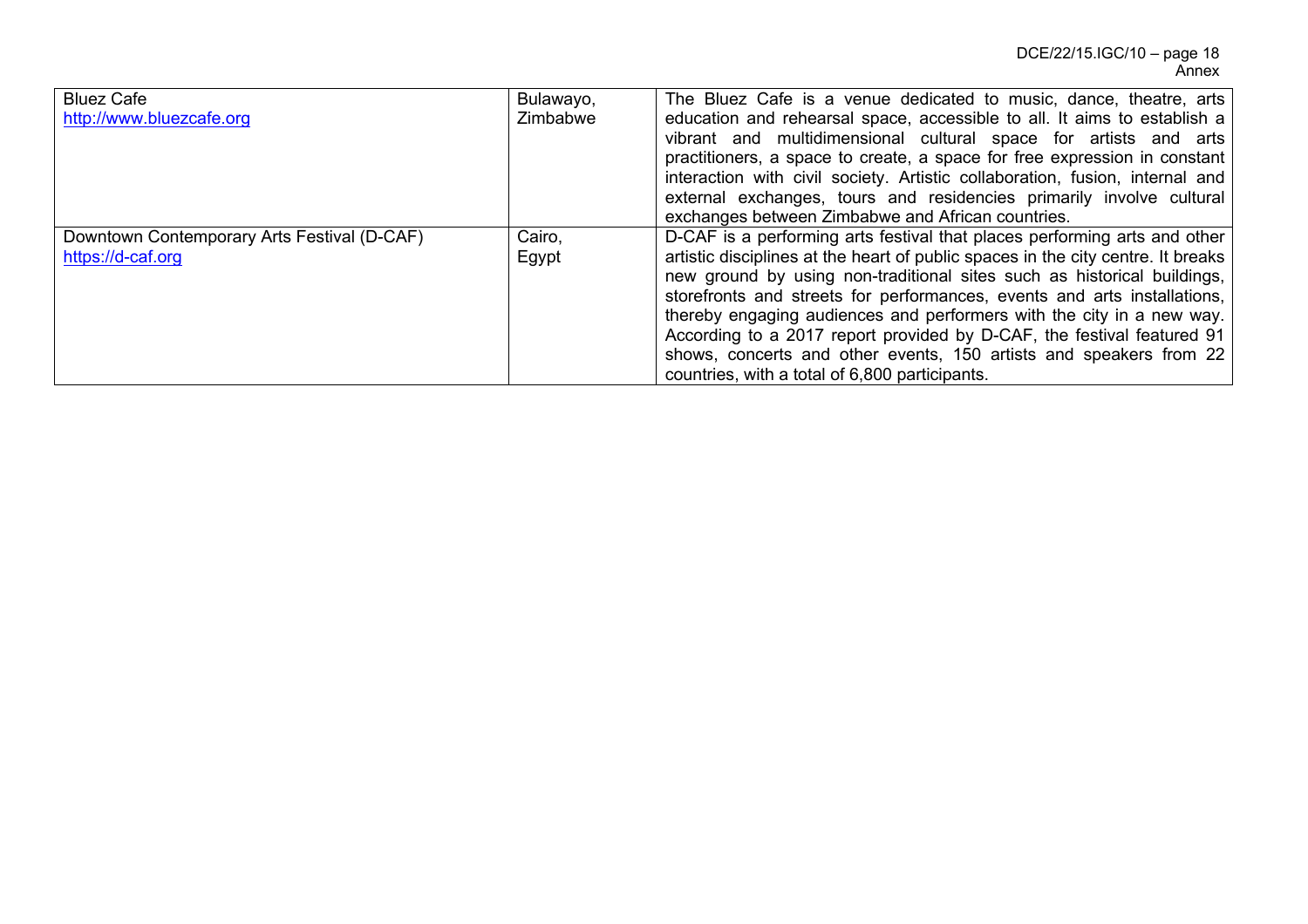# **MULTIDISCIPLINARY CREATIVE INDUSTRIES**

| Organisation                                     | Location        | <b>Activities</b>                                                                                                              |
|--------------------------------------------------|-----------------|--------------------------------------------------------------------------------------------------------------------------------|
| La Biennale di Venezia                           | Venice,         | World-renowned cultural event that brings together various fields: cinema,                                                     |
| https://www.labiennale.org/en                    | Italy           | contemporary music, dance, visual arts, architecture and theatre. Its main                                                     |
|                                                  |                 | prize is the prestigious Golden Lion, awarded in each art category and                                                         |
|                                                  |                 | internationally recognised in the various professional circles. The Biennale                                                   |
|                                                  |                 | di Venezia is one of the most prestigious cultural organisations in the world.                                                 |
|                                                  |                 | In 2019, it brought together some 600,000 visitors.                                                                            |
| <b>Summer Solstice Festival</b>                  | Ottawa,         | The Summer Solstice Indigenous Festival helps Canadian citizens to                                                             |
| https://summersolsticefestivals.ca               | Canada          | recognise the contributions that Inuit, First Nations and Métis peoples have                                                   |
|                                                  |                 | made to Canada. With input from indigenous peoples' national                                                                   |
|                                                  |                 | organisations, the Government of Canada designated 21 June National                                                            |
|                                                  |                 | Indigenous Peoples Day (NIPD) to celebrate indigenous peoples' culture                                                         |
|                                                  |                 | and heritage. It is a multidisciplinary arts festival that seeks to truly                                                      |
|                                                  |                 | represent the cultural diversity of the urban indigenous communities, with<br>the full participation of First Nations artists. |
|                                                  | Belgrade,       | The Cultural Centre of Belgrade is one of the most active cultural                                                             |
| The Cultural Centre of Belgrade                  | Serbia          | institutions in the capital, with artists on its programme. It has several                                                     |
| www.kcb.org.rs                                   |                 | creative spaces, including the ARTGET gallery, which organises regular                                                         |
|                                                  |                 | exhibitions ranging from documentaries to historical and contemporary                                                          |
|                                                  |                 | visual art creations by local and foreign photographers.                                                                       |
| Gilberto Alzate Avendaño Foundation (FUGA)       | Bogotá,         | The Gilberto Alzate Avendaño Foundation (FUGA) is a public institution                                                         |
| https://fuga.gov.co                              | Colombia        | whose main objective is to adopt, integrate, coordinate and finance                                                            |
|                                                  |                 | programmes to promote and develop culture. It is one of the most important                                                     |
|                                                  |                 | arts and cultural centres in Bogotá, providing a stage and space to promote                                                    |
|                                                  |                 | plastic, visual, performance, musical, literary and audiovisual arts and a                                                     |
|                                                  |                 | space for training and, more recently, facilitating transformation in public                                                   |
|                                                  |                 | spaces through the strategy of tactical urbanism.                                                                              |
| Casa Amarela                                     | Rio de Janeiro, | The organisation, located in the oldest favela of Rio de Janeiro, Morro da                                                     |
| http://www.canartchangetheworld.net/casaamarela/ | <b>Brazil</b>   | Providência, undertakes initiatives in the fields of culture, art and                                                          |
|                                                  |                 | education to foster social harmony and cohesion between communities.                                                           |
|                                                  |                 | Arts workshops, drama classes, photography, dance, capoeira, among                                                             |
|                                                  |                 | others, are provided to local residents. Many world-renowned artists have                                                      |
|                                                  |                 | gone there to teach the young people in the community.                                                                         |